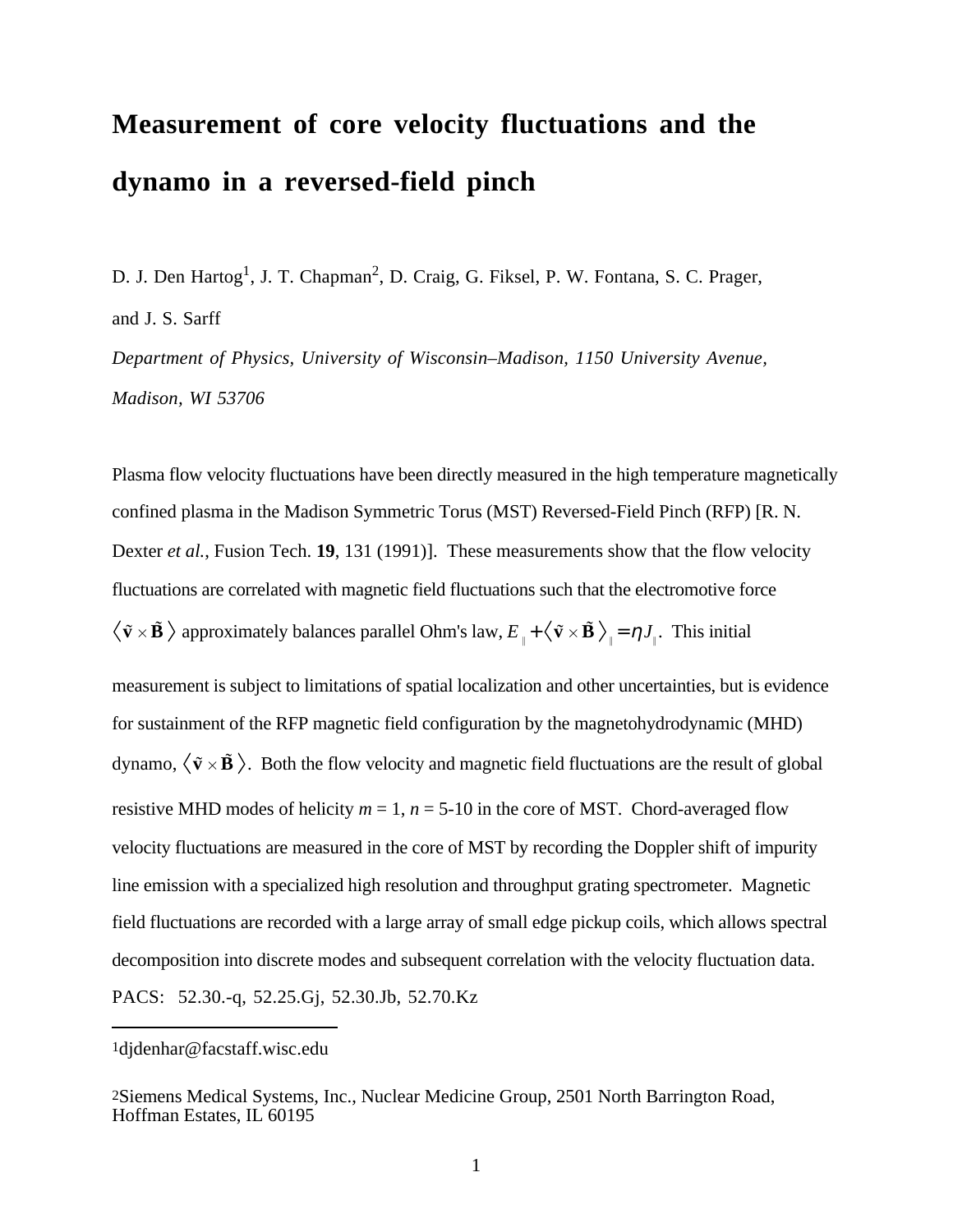### I. INTRODUCTION

In the Madison Symmetric Torus<sup>1</sup> (MST) reversed-field pinch (RFP), we have measured the plasma flow velocity fluctuations  $\tilde{v}$  with a fast, high-resolution spectrometer, the magnetic field fluctuations  $\tilde{B}$  with an edge coil array and insertable probe, and correlated the two quantities to show that  $\langle \tilde{v} \times \tilde{B} \rangle$  approximately balances parallel Ohm's law,  $E_{\perp} + \langle \tilde{v} \times \tilde{B} \rangle = \eta J_{\perp}$ . Subject to experimental limitations, this is direct experimental evidence that the magnetohydrodynamic (MHD) dynamo term,  $\langle \tilde{v} \times \tilde{B} \rangle$ , is the dominant emf sustaining the RFP magnetic field configuration against resistive decay in MST.



Fig. 1. The solid lines illustrate the magnetic field configuration of an RFP plasma in MST. The dashed line is the toroidal field pre-fill prior to formation of the RFP plasma.

### A. RFP equilibrium

Like the tokamak, the RFP is a toroidal magnetic field configuration capable of confining a high temperature plasma. However, unlike a tokamak where the toroidal magnetic field  $B_{\phi}^{\vphantom{\dag}}$  is much greater than the poloidal magnetic field  $B_{\rho}$  in an RFP  $B_{\phi} \approx B_{\theta}$ . Furthermore, in an RFP the toroidal magnetic field actually goes to zero and then reverses sign near the edge of the plasma (Fig. 1). This magnetic field configuration is produced and sustained by conversion of poloidal flux to toroidal flux inside of a conducting shell, a process often referred to as the "RFP dynamo."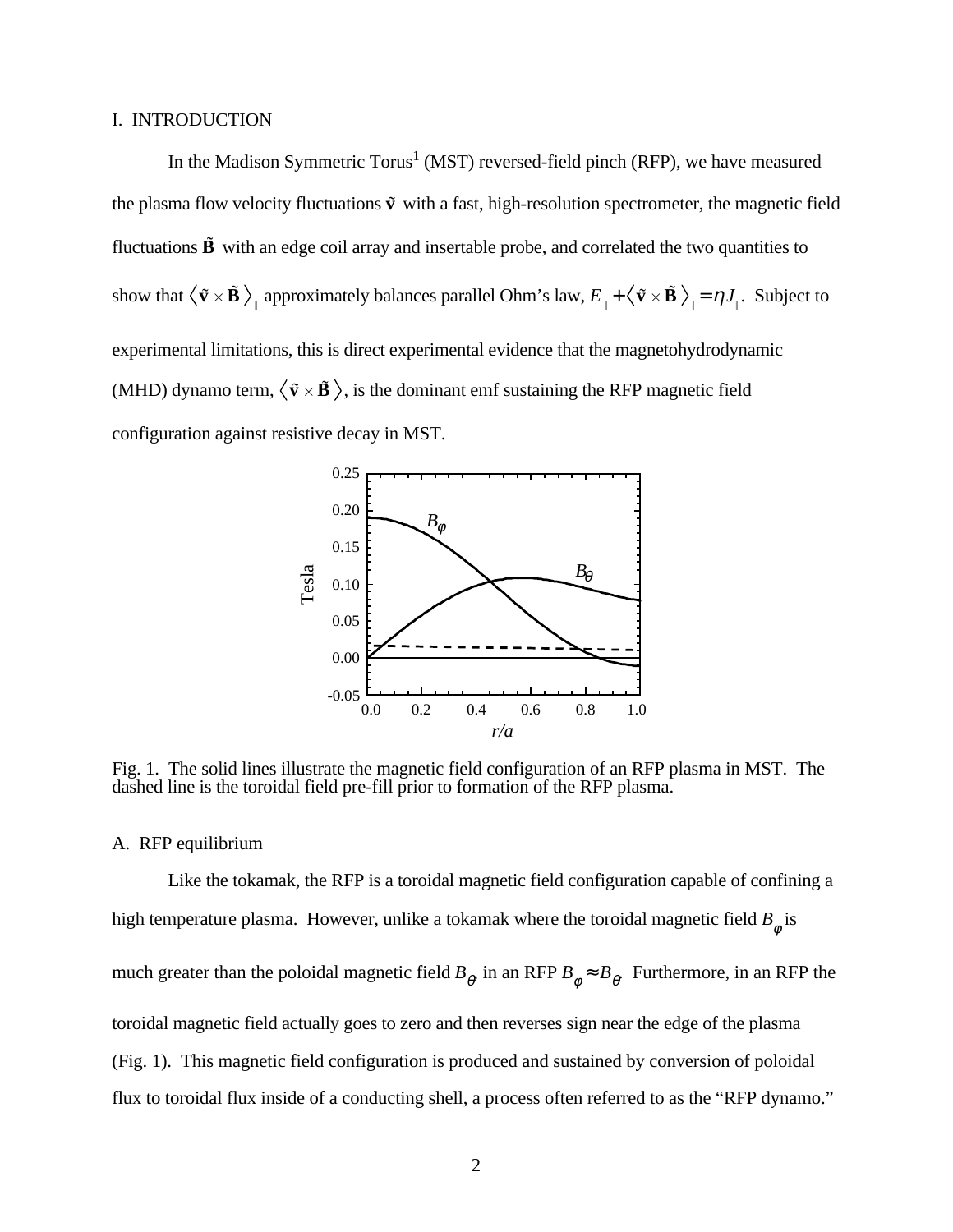The RFP attains its unique magnetic field configuration via a relaxation process in which magnetic helicity is roughly conserved while magnetic energy is minimized.<sup>2,3</sup> The resulting magnetic field configuration is described by  $\nabla \times \mathbf{B} = \lambda \mathbf{B}$ , where  $\lambda$  is a constant. Solving for the equilibrium magnetic field configuration consistent with this equation in a periodic cylinder yields the Bessel Function Model (BFM):  $B_{\phi} = B_0 J_0(\lambda r)$  and  $B_{\theta} = B_0 J_1(\lambda r)$ , where  $J_0$  and  $J_1$  are first

and second order Bessel functions and  $\hat{\phi} = \hat{z}$  for a cylinder. The BFM predicts that when sufficient volt-seconds are applied to the plasma,  $\lambda$  will increase.  $J_0$  then swings through its first zero at  $r$  < *a* such that  $B_{\phi}$  reverses direction in the plasma, a signature feature of RFP equilibrium. Thus the RFP is a "spontaneous" configuration, arising from the "relaxation" of the plasma into a minimum energy state. The exact mechanism for the relaxation is not addressed in this simple theory.

Because the equilibria obtained in experiment are not accurately described by the BFM, they are not fully relaxed into a minimum energy state. Nevertheless, we refer to field profiles which approach a constant  $\lambda(r)$  as "relaxed" and describe the relative flattening of  $\lambda(r)$  as a relaxation event.

### B. Ohm's law imbalance in the RFP

As mentioned in the previous section, current is driven in an RFP plasma by an externally applied  $E_{\phi}$  produced by a transformer. In the core this emf aligns with the magnetic field, producing  $J_{\phi}$  and generating the observed  $B_{\theta}$ . However, near the edge of the plasma **B** is predominantly poloidal while the small  $B_{\phi}$  component goes through zero and reverses sign. The applied  $E_{\phi}$  is oblique to this equilibrium **B** at the edge and thus cannot drive the edge current necessary to generate the  $B_{\phi}$  observed in the core. If the externally applied  $E_{\phi}$  were the only emf in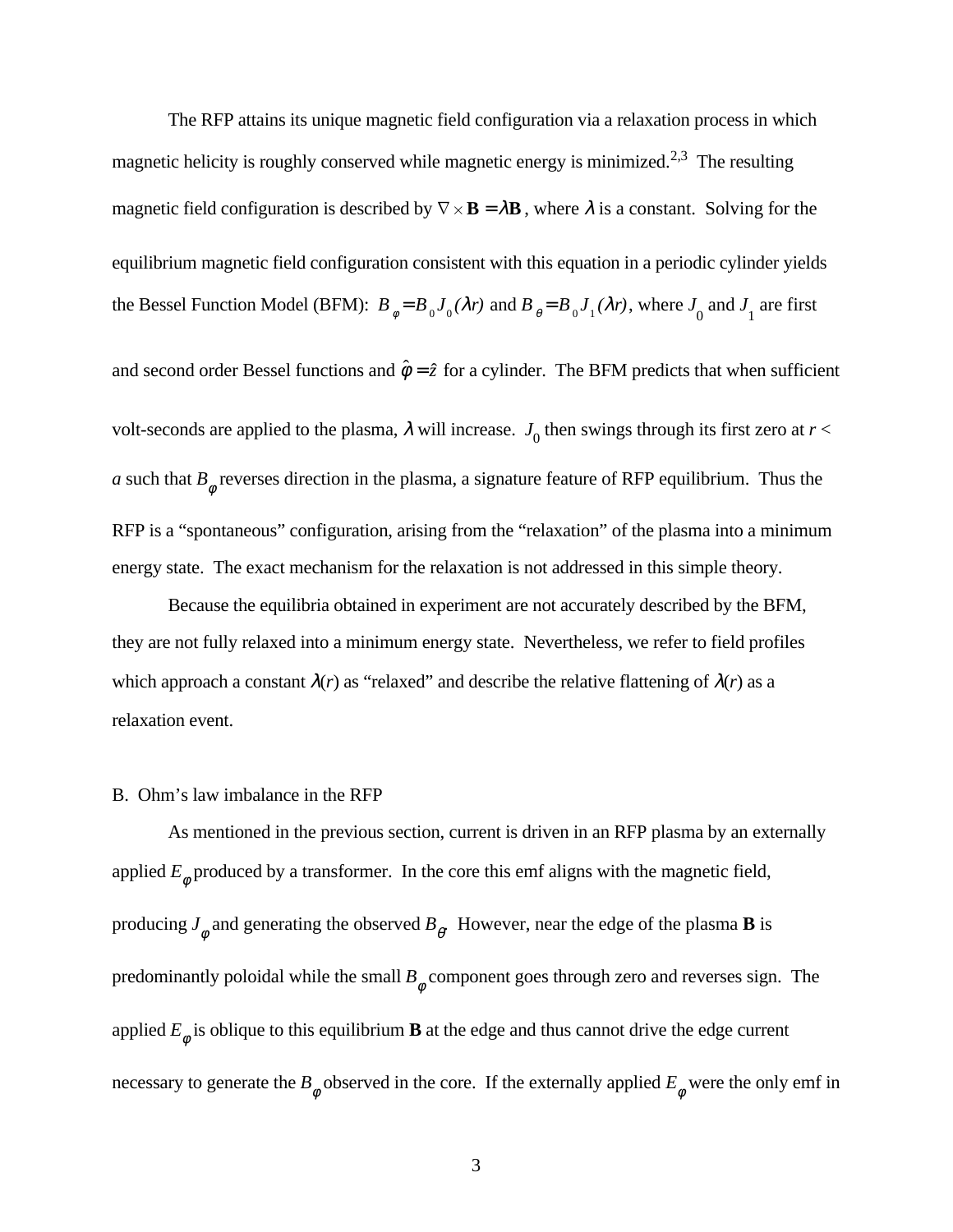the plasma, the resistive dissipation of poloidal current in the edge would be balanced only by the decay of toroidal flux, implying that the RFP configuration would decay away in a resistive diffusion time. This is not observed in experiment; rather the toroidal flux configuration is maintained as long as the external  $E_{\phi}$  is applied by the transformer.



Fig. 2. An illustration showing that  $\langle E \rangle$   $\neq \eta \langle J \rangle$  for an equilibrium modeled using typical MST parameters.

The imbalance in Ohm's law over the plasma radius is quantified in Fig. 2 where the applied  $\langle E \rangle$  and observed  $\eta \langle J \rangle$  are plotted (the " $\langle \rangle$ " indicates an average over a flux surface). In the edge the applied parallel electric field is too small or in the wrong direction to account for the driven current. In the core the applied field over-drives the necessary current, acting to peak the current profile and push the equilibrium away from the constant  $\lambda$  relaxed state. Clearly,  $E \Big|_{\parallel}$   $\neq \eta \langle J \rangle_{\parallel}$ , we must postulate  $\langle E \rangle_{\parallel} + \langle E_a \rangle_{\parallel} = \eta \langle J \rangle_{\parallel}$ , where  $E_a$  is often called the "dynamo" electric field." In this paper we will present clear evidence that this field is equivalent to the dynamo term contained in single-fluid MHD,  $\langle \tilde{v} \times \tilde{B} \rangle$ , where correlated fluctuations in plasma flow velocity and magnetic field produce a non-zero average emf on a flux surface.

### C. Diagnostic methods

Since the eigenfunctions of the resistive tearing mode magnetic fluctuations that are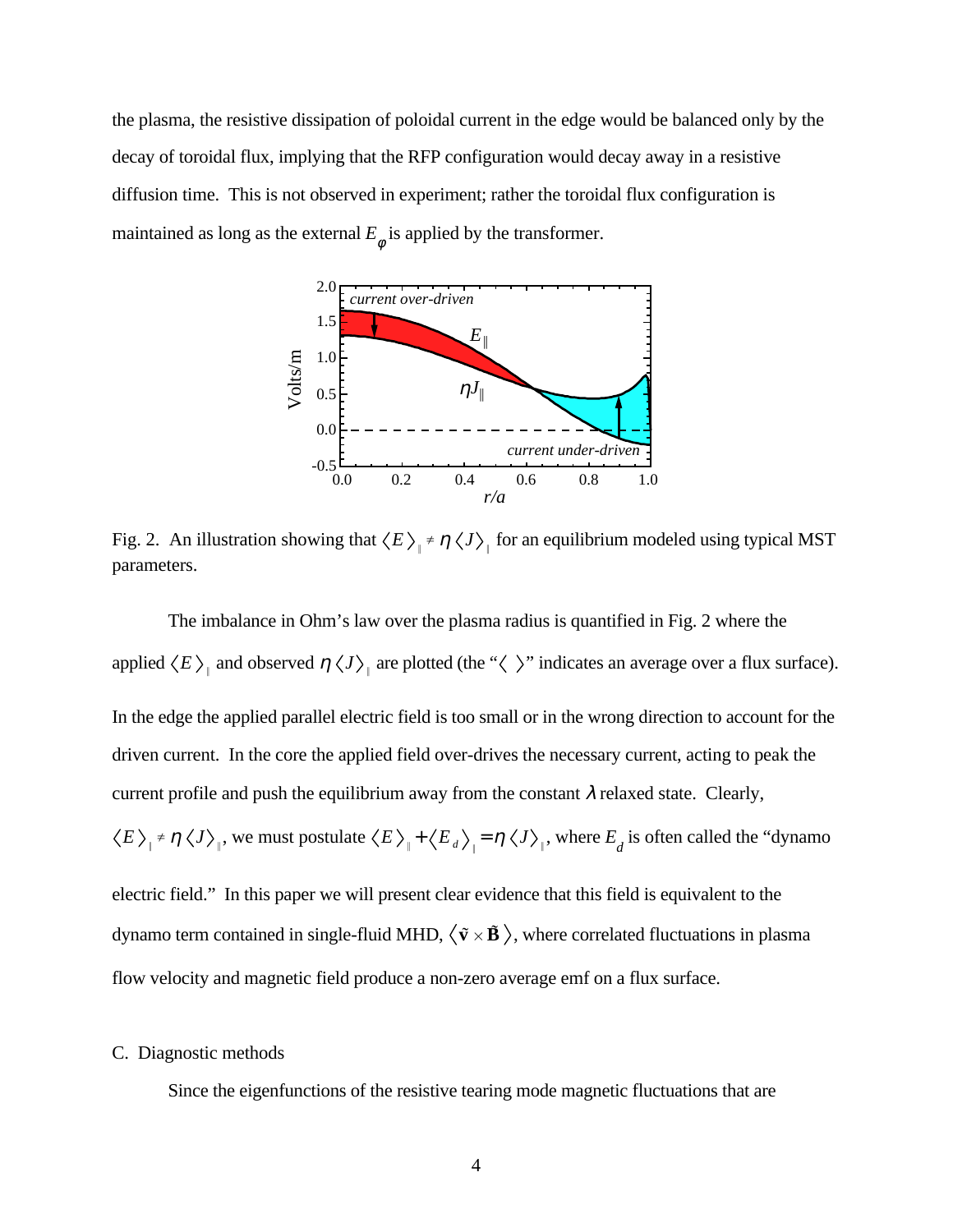observed in all RFP's exhibit substantial amplitude at the edge of the plasma, measurement of the magnetic fluctuations in MST is done with toroidally and poloidally distributed arrays of magnetic pickup coils at the plasma edge. The plasma and the tearing modes rotate toroidally in the lab frame, so by analog integration of the signals from these coil arrays we are able to resolve the dominant spatial Fourier modes of the magnetic fluctuations. The plasma flow velocity fluctuations are much more difficult to measure. Their amplitude is a few percent of the thermal velocity of the plasma ions, meaning that typical measured  $|\tilde{v}| \approx 1 \text{ km/s}$  in MST. Fortunately, these fluctuations are long wavelength, on the order of the minor radius *a*. Thus the spatial resolution available with passive emission Doppler spectroscopy is sufficient to measure the character and approximate amplitude of the velocity fluctuations. The Doppler spectrometer will be briefly described in Sec. III below, followed by a description of the data analysis techniques employed to quantify  $\tilde{v}$  and the correlated product  $\langle \tilde{v} \times \tilde{B} \rangle$ . Measurement results in MST and a comparison to Ohm's law will also be presented in Sec. III. But first, in Sec. II, we present a brief history of work on the RFP dynamo and present a more detailed description of the MHD dynamo, concentrating on the nature of the fluctuations. Finally, Sec. IV is a summary and presents some implications of this work.

# II. THE RFP DYNAMO

#### A. Previous work

In 1968 the first paper discussing in detail the properties of the "stable period" in the ZETA RFP was presented.<sup>4</sup> This work showed that when the reversed-field configuration appeared, confinement increased and fluctuations decreased. However, the inherent nonlinearity of the RFP dynamo made the details of the process analytically intractable. Substantial progress began to be made in 1977 with the first observation of robust toroidal field reversal in a numerical simulation of the resistive MHD equations in a pinch configuration.<sup>5</sup> The basic mechanism of field reversal and sustainment in the RFP was identified as the nonlinear evolution of  $m = 1$  kink instabilities in the

5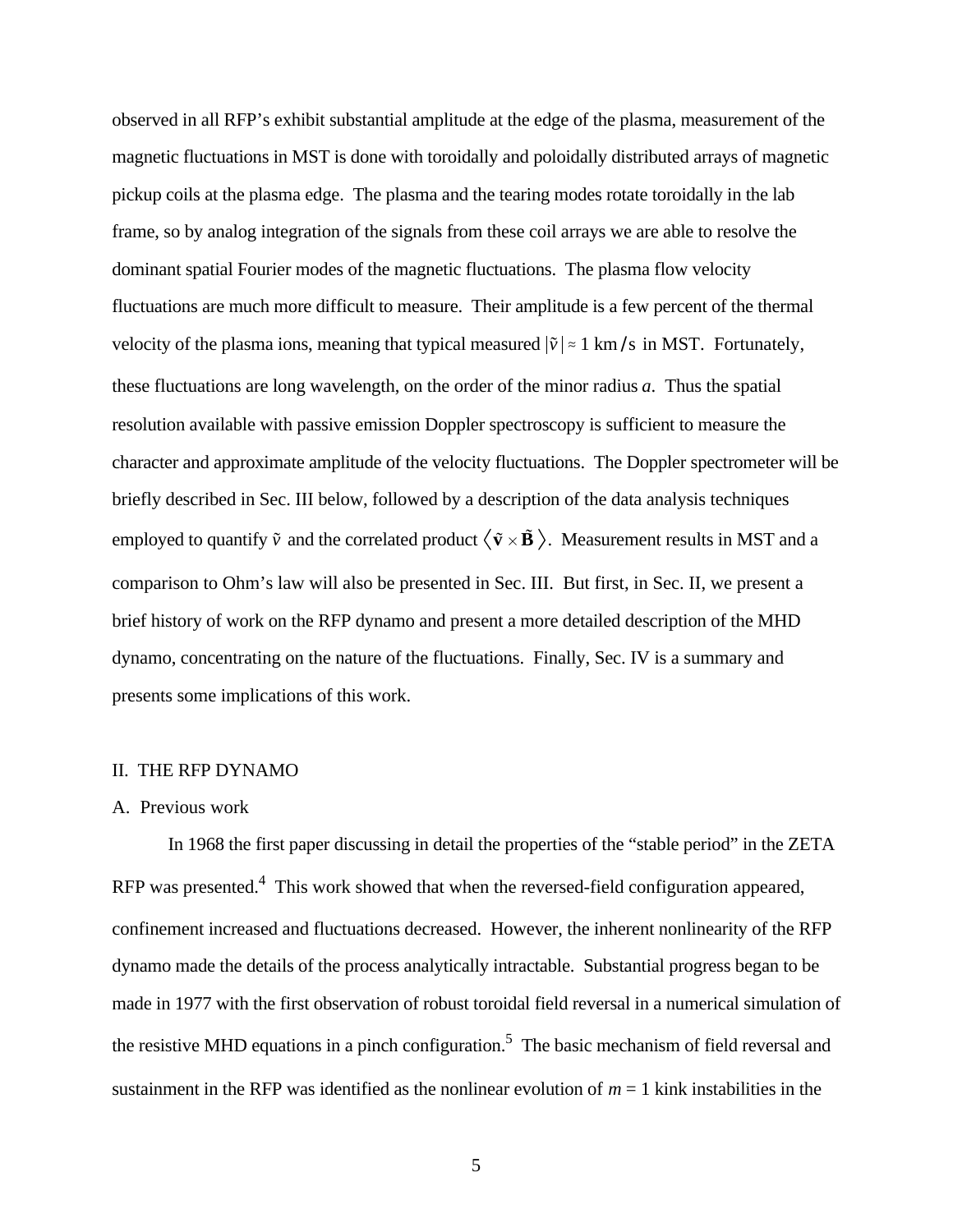presence of an externally applied toroidal voltage. Rapid progress in simulation since 1977 has resulted in 3-dimensional, well-resolved numerical solutions of resistive MHD equations that clearly illustrate the importance of the MHD dynamo in balancing Ohm's law in the RFP.6

Prior to the work described in this paper, experimental measurement of the RFP dynamo has been limited employment of a Langmuir probe and pickup coils to measure  $\tilde{E}_{\perp}$ ,  $\nabla_{\perp} \tilde{P}_{e}$ , and  $\tilde{B}_{\perp}$ in the edge plasma of several RFP's.<sup>7</sup> By calculating  $\big\langle \tilde{\mathbf{E}}_+ \cdot \tilde{\mathbf{B}}_+ \big\rangle$  (the fluctuating  $\mathbf{E} \times \mathbf{B}$  drift dynamo term) and  $\langle \nabla \cdot \tilde{P}_e \cdot \tilde{B} \rangle$  (the fluctuating diamagnetic drift dynamo term) over an ensemble of discrete dynamo events, the balance of parallel Ohm's law was demonstrated. In relatively collisionless plasmas like those obtained in MST the  $\langle \mathbf{E} \cdot \mathbf{B} \rangle$  term dominated the dynamo contribution. Unexpectedly, in the more collisional plasma in the edge of the TPE-1RM20 RFP, the diamagnetic term dominated. Thus, although the single-fluid MHD dynamo term appears to be the dominant RFP dynamo mechanism in simulation and the MST experiment, it may not apply in such a singular fashion to all RFP experiments. In particular, further two-fluid MHD simulation should be done to determine if other terms in Ohm's law become important in certain operational regimes.

In contrast to the MHD description of the RFP dynamo, a mechanism known as the "kinetic dynamo" has been proposed to explain the flattening of the current profile observed in the RFP.<sup>8</sup> In this theory, current generation arises from current flowing from the center to the edge along a stochastic magnetic field. Parallel electron momentum driven by the applied electric field in the core streams along the magnetic field to the edge region where the field is predominantly poloidal, thus flattening the parallel current profile. Recent Fokker-Planck simulation of electron distributions in the RFP with a parallel momentum diffusion set to be consistent with Rechester-Rosenbluth diffusivity suggest that the kinetic dynamo could produce the observed RFP equilibrium, <sup>9</sup> although self-consistency constraints may limit the effectiveness of this

6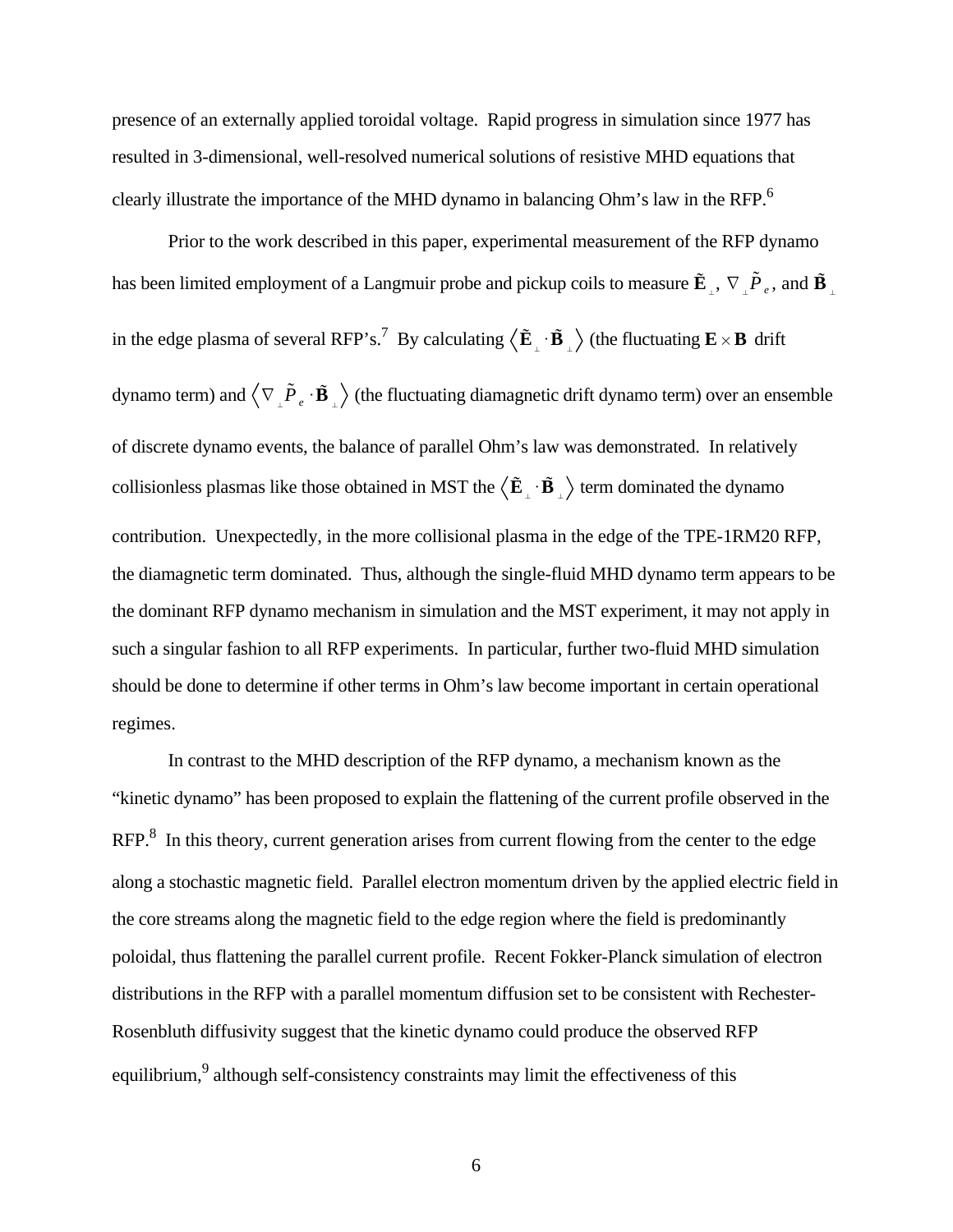mechanism.10 Experimental measurements of the electron momentum distribution at the edge of MST do not appear to be consistent with the streaming of fast electrons from the core to the edge.<sup>11</sup> While the measurements described below provide strong evidence for MHD dynamo activity in the core and edge of MST, detailed commentary on the validity of the kinetic dynamo is outside the scope of this work.

Finally, we briefly comment on the relationship of the classical astrophysical dynamo to the RFP dynamo. An obvious difference is that in space the magnetic field is totally driven by the dynamo from a seed magnetic field, with no "applied" electric field. In the RFP only part of the field is self-generated. Also, while the RFP dynamo can be generally described in terms of an  $\alpha$ effect,12 the velocity field cannot be taken to be given *a priori* and fixed for all time, as in some theories of the astrophysical dynamo. In the RFP, the magnetic field energy greatly exceeds the kinetic energy of the velocity fluctuations. This means that the backreaction of the magnetic field on the evolution of the velocity field cannot be ignored, even as an approximation. The equation of motion must be solved simultaneously with the induction equation and Ohm's law, making the RFP dynamo inherently nonlinear.

### B. Dynamo fluctuations in MST

Fluctuation dynamics in the RFP are dominated by long wavelength normal modes that exhibit both resistive kink and resistive tearing characteristics. The nonlinear dynamics of these modes are described in detail in Ref. 6, so only a brief overview will be presented here. In MST, as in all other RFP's, low-*n*, *m* = 1 magnetic modes resonant in the core dominate the magnetic fluctuation wavenumber spectrum. Resonance occurs when the safety factor, given approximately by  $q(r) \approx rB \cdot \frac{B}{r}$  passes through a magnetic surface satisfying  $q(r_{mn}) = m/n$ , where *m* is the poloidal mode number and *n* is the toroidal mode number (Fig. 3). At this resonant surface, radial magnetic fluctuations produce magnetic islands which alter the topology of the field over

7

substantial fractions of the plasma radius. For MST  $q(0)$  usually has values slightly below 0.2 on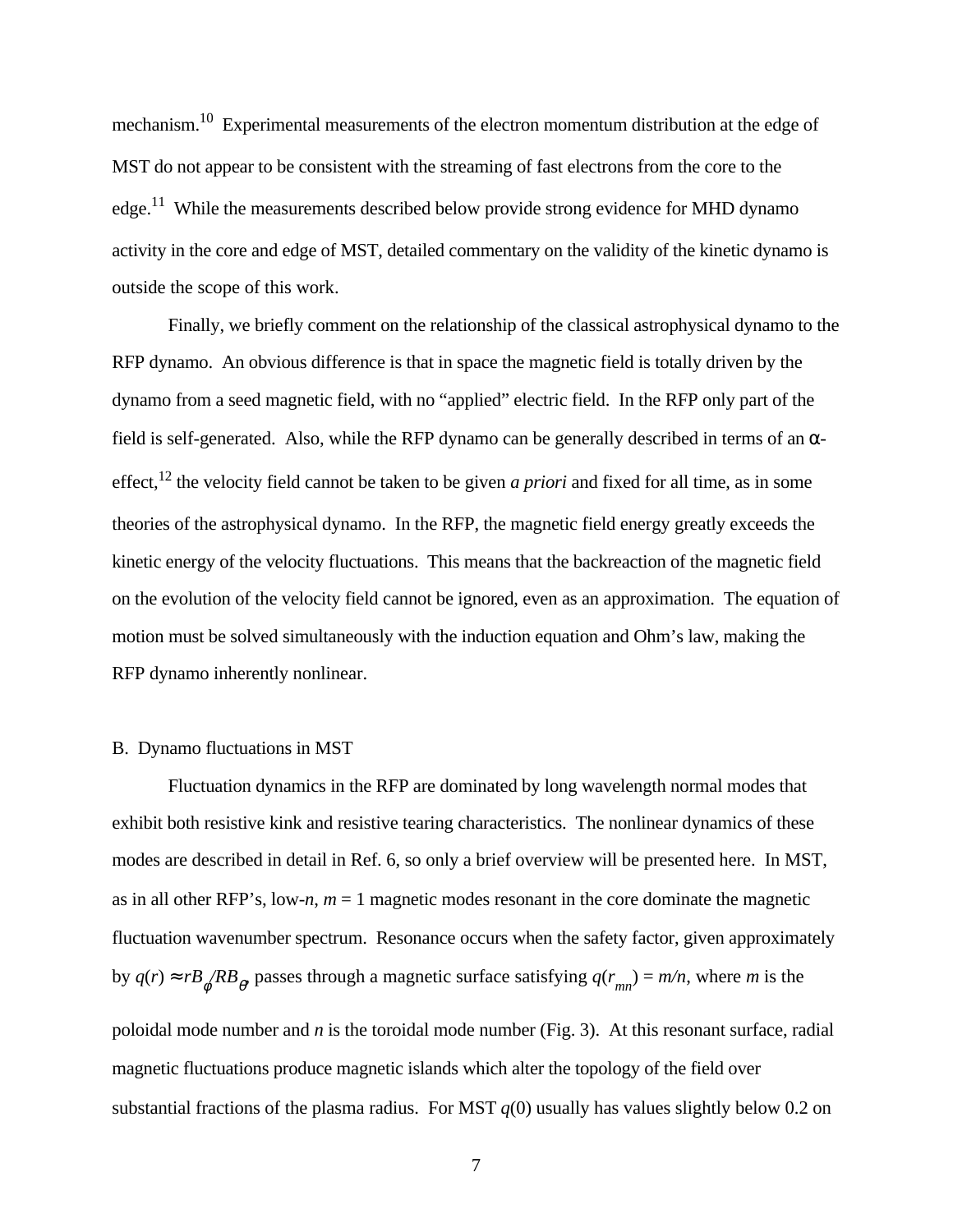axis and then decreases with radius passing through zero as  $B_{\phi}$  passes through zero near the edge of the plasma. The innermost resonant mode is the  $m = 1$ ,  $n = 6$  although during a sawtooth crash we typically observe  $q(0)$  rising above 0.2 bringing the  $m = 1$ ,  $n = 5$  briefly into resonance. These modes dominate higher  $n, m = 1$  modes which resonate farther out in the plasma where the plasma exhibits higher stabilizing shear. In addition to the core resonant  $m = 1$  modes, the MST plasma contains  $m = 0$  modes resonant at the reversal surface. These modes are dominated by the  $m = 0$ ,  $n = 1$  which may be responsible for the three-wave coupling of adjacent  $m = 1$  modes.



Fig. 3. A cylindrical model of the safety factor profile before a sawtooth crash for a typical, low current MST discharge. The horizontal arrows represent estimated island widths.

# III. MEASUREMENT OF  $\langle \tilde{\mathbf{v}} \times \tilde{\mathbf{B}} \rangle$  IN MST

## A. The sawtooth cycle

MST is a large RFP with major radius  $R = 1.5$  m, minor radius  $a = 0.5$  m, and thick (5) cm) aluminum conducting shell. To obtain the large ensemble datasets reported in this paper, MST was operated at a low plasma current of 200 kA with discharge parameters  $T_e = 160 \text{ eV}$  and  $n_e =$ 

 $0.7 \times 10^{19}$  m<sup>-3</sup>. The evolution of the total toroidal flux over a shot (Fig. 4) is largely determined by the MST external circuit. The flux rises with the plasma current during the initial portion of the discharge and soon enters the "flat-top" region of the shot which may be maintained for tens of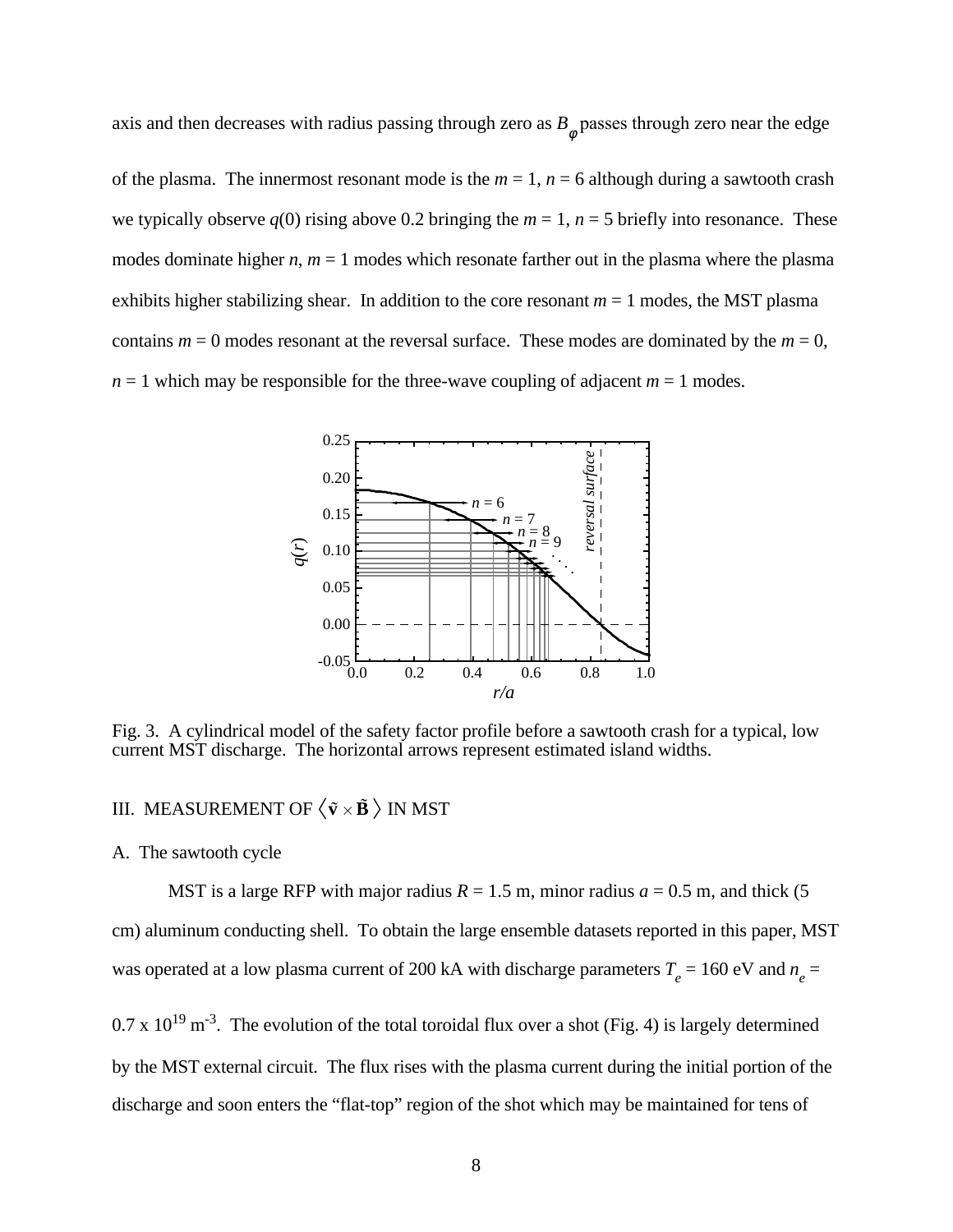milliseconds before decaying. We restricted our analysis entirely to the flat-top region of the plasma during which a steady-state RFP equilibrium is most nearly achieved. During the flat-top region we see  $\langle B_{\phi} \rangle_{V}$  decay and grow in a quasi-periodic sawtooth cycle. The signature event of

this cycle is the sawtooth crash<sup>13,14</sup> (also known as a "discrete dynamo event") during which  $B_{\phi}\Big>_{V}$  rapidly jumps by roughly 5-10% of its mean value (Fig. 4). The crashes are global events

acting on all observable equilibrium quantities in a reproducible fashion. Fig. 5 shows the ensemble averaged sawtooth dynamics of two key equilibrium quantities. The reversal parameter, defined as the ratio of the edge toroidal field to the volume averaged toroidal field  $(F \equiv B_{\phi}(a) / \langle B_{\phi} \rangle_{V})$ , becomes dramatically more negative during the crash before being pulled

back close to its original value. The pinch parameter, defined as the ratio of the edge poloidal field to the volume averaged toroidal field  $(\Theta \equiv B_{\theta}(a) / \langle B_{\phi} \rangle_{V})$ , drops due mostly to the rise of  $\langle B_{\phi} \rangle_{V}$ 

in the denominator. Both effects reflect a flattening of the parallel current profile. The toroidal plasma current varies less than 1% over the sawtooth cycle. Although much of the detailed physics of the RFP sawtooth cycle is not understood, a useful phenomenological model describes the sawtooth as a discrete relaxation of a resistively peaked current profile.<sup>6</sup>



Fig. 4. The volume averaged toroidal field of a standard low current MST discharge. Note the well-defined sawteeth generating toroidal flux during the "flat-top" period.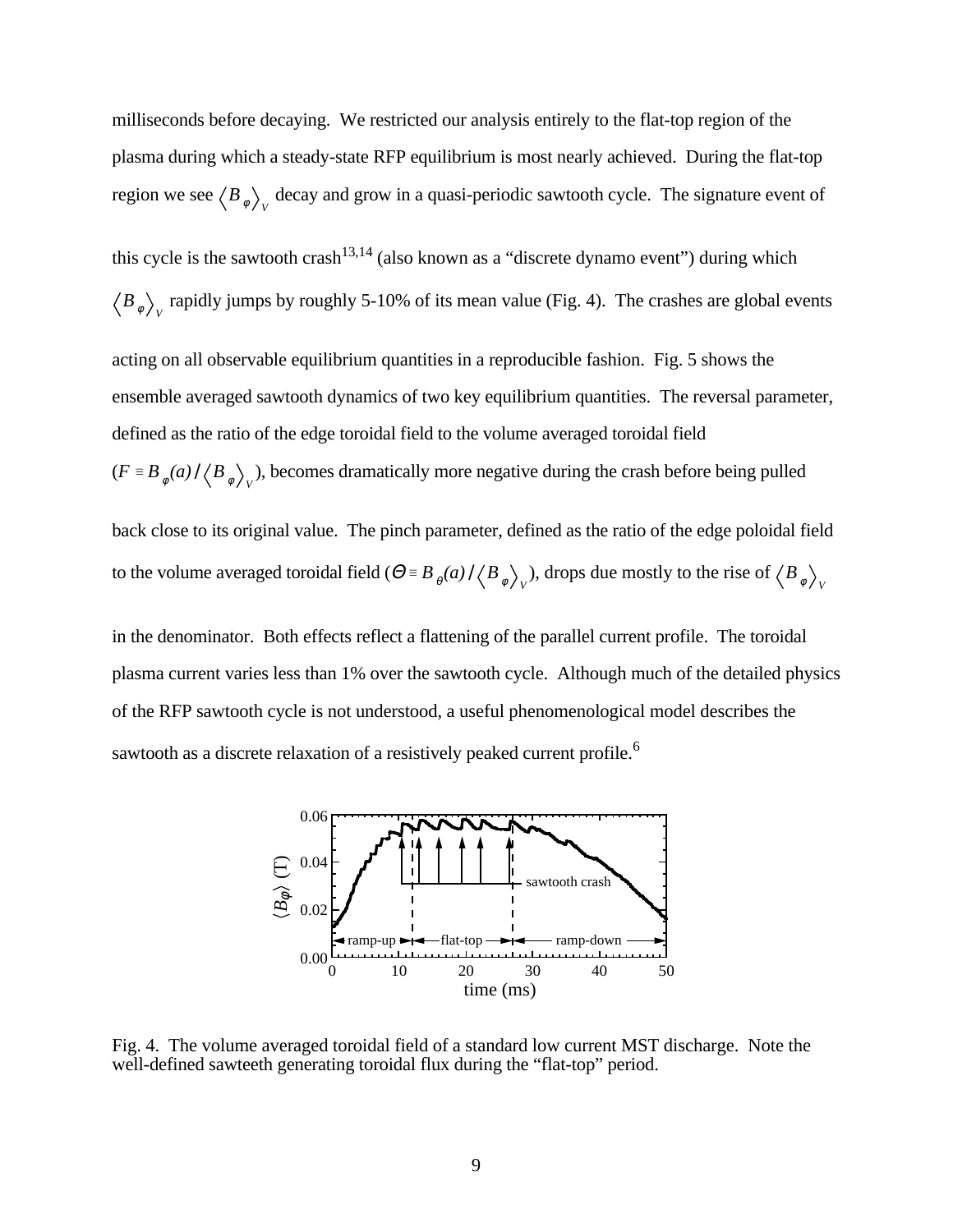

Fig. 5. Two key equilibrium quantities ensemble averaged over a sawtooth cycle: a) the reversal parameter *F* and b) the pinch parameter  $\Theta$ .

### B. Measurement of plasma flow velocity fluctuations

A central experimental innovation of this work is the passive spectroscopic measurement of core plasma velocity fluctuations. The key enabling component of this diagnostic achievement is the Ion Dynamics Spectrometer (IDS), which will only be briefly introduced here as this system and its calibration have been described in detail elsewhere.<sup>15,16,17</sup>. The IDS simultaneously records two chordal views of the plasma, each with 16 spectral wavelength channels (spreading out the Doppler-broadened spectrum over a large number of spectral channels decouples small fluctuations in the line centroid from those in the line width). The basic design of our spectrometer is that of an  $f/10$  Czerny-Turner monochromator with 1.0 m focal length. It is equipped with an 1180 g/mm grating blazed at 1000 nm; high dispersion is achieved by using this grating in fifth order when recording the C V 227.1 nm emission line. The most inexpensive way of optimizing system étendue was to use straight tall entrance slits (one slit above the optical midplane, the other below). The dominant aberration is then line curvature, which is caused by the variation in dispersion that occurs as a function of slit height. As long as the slit is fairly wide and not too tall, such line curvature can be compensated quite well by a simple tilt  $(0.5^{\circ})$  in our case) of a straight slit. The dispersed spectra on the exit plane of the duo-spectrometer are coupled via fused silica fiber optic bundles to two arrays of 16 photomultiplier tubes each. All 32 photomultiplier tubes are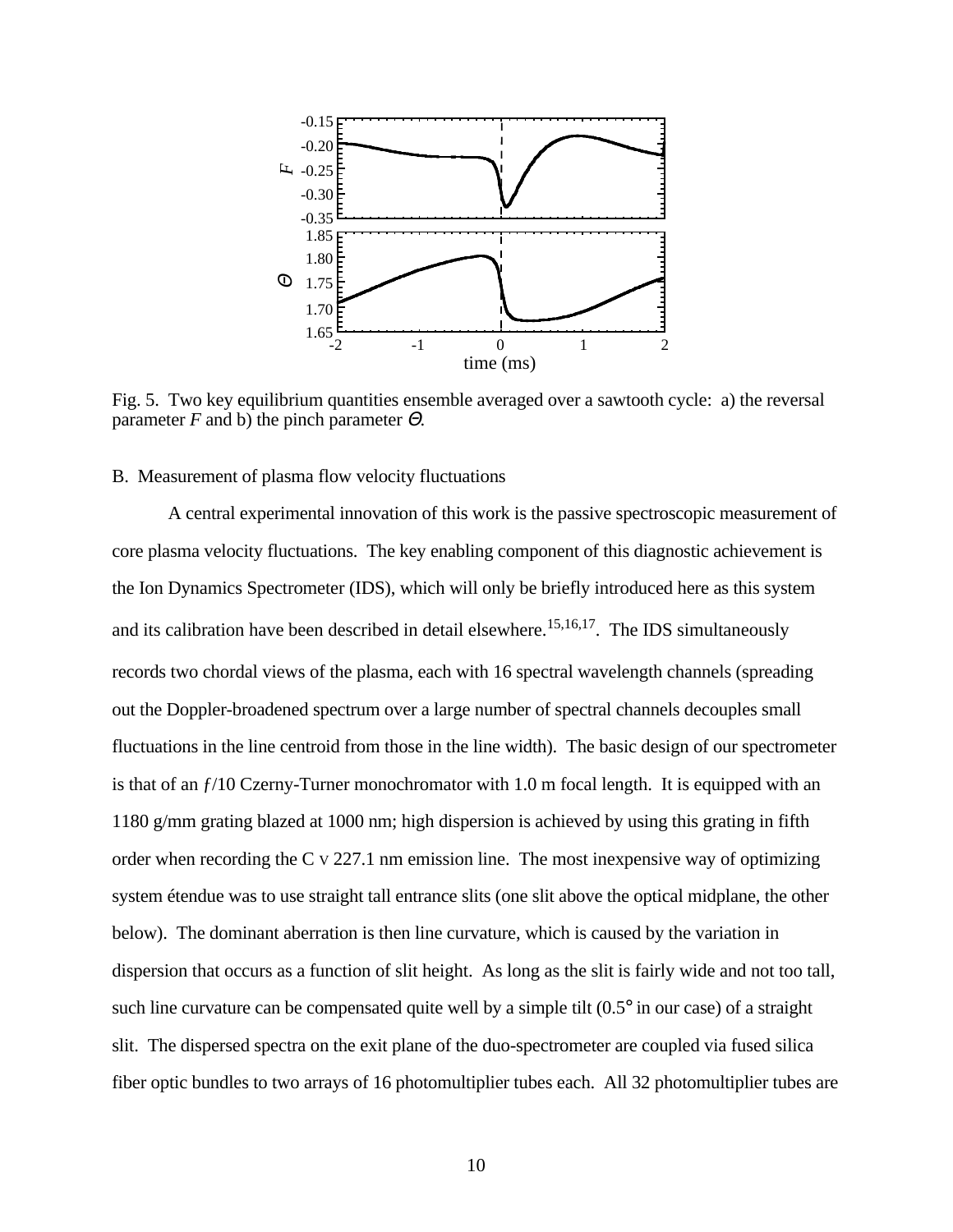read out and digitized at 1 MHz in parallel. The result is a system which combines good étendue and resolution with the simplicity and flexibility of a fiber-optically-coupled single-grating spectrometer. Measurement precision is proportional to the impurity emission photon flux; in a typical MST discharge flow can be measured to a precision of 1 km/s with 10 µs time resolution.



Fig. 6. The toroidal viewing chords, with both the opposing views and the views symmetrically placed above and below the mid-plane shown.

Several different viewing chords are used to measure toroidal, poloidal, and radial velocity and velocity flucutations in MST. Measurement of the toroidal plasma velocity is done using the lines of sight shown in Fig. 6. An average of the red- and blue-shifted emission lines from the opposing views provides as *in situ* calibration of the unshifted line position, making it simple to obtain an absolute measurement of the ion velocity. For measurement of a particular  $m = 1$ ,  $n$ , compoment of  $\tilde{v}_{\phi}$ , the views symmetrically placed above and below the mid-plane are employed to

allow extraction of the local velocity fluctuation phase  $\delta_{\phi}$  from the chord-averaged quantity:<sup>17,18</sup>

$$
\left\langle \tilde{v}_{\phi} \right\rangle_{l} = \frac{1}{2L} \int_{-L}^{+L} I_{CV} |\tilde{v}_{\phi}| \exp \left[ i \left( m\theta + n\phi + \omega t + \delta_{\phi} \right) \right] \left( \hat{\phi} \cdot \hat{l} \right) dl
$$
  

$$
= \frac{1}{a} \exp \left[ i \left( m\theta_{T} + n\phi_{T} + \omega t \right) \right] \int_{r}^{a} I_{CV} |\tilde{v}_{\phi}| e^{i\delta_{\phi}} w_{\phi} dr
$$
 (1)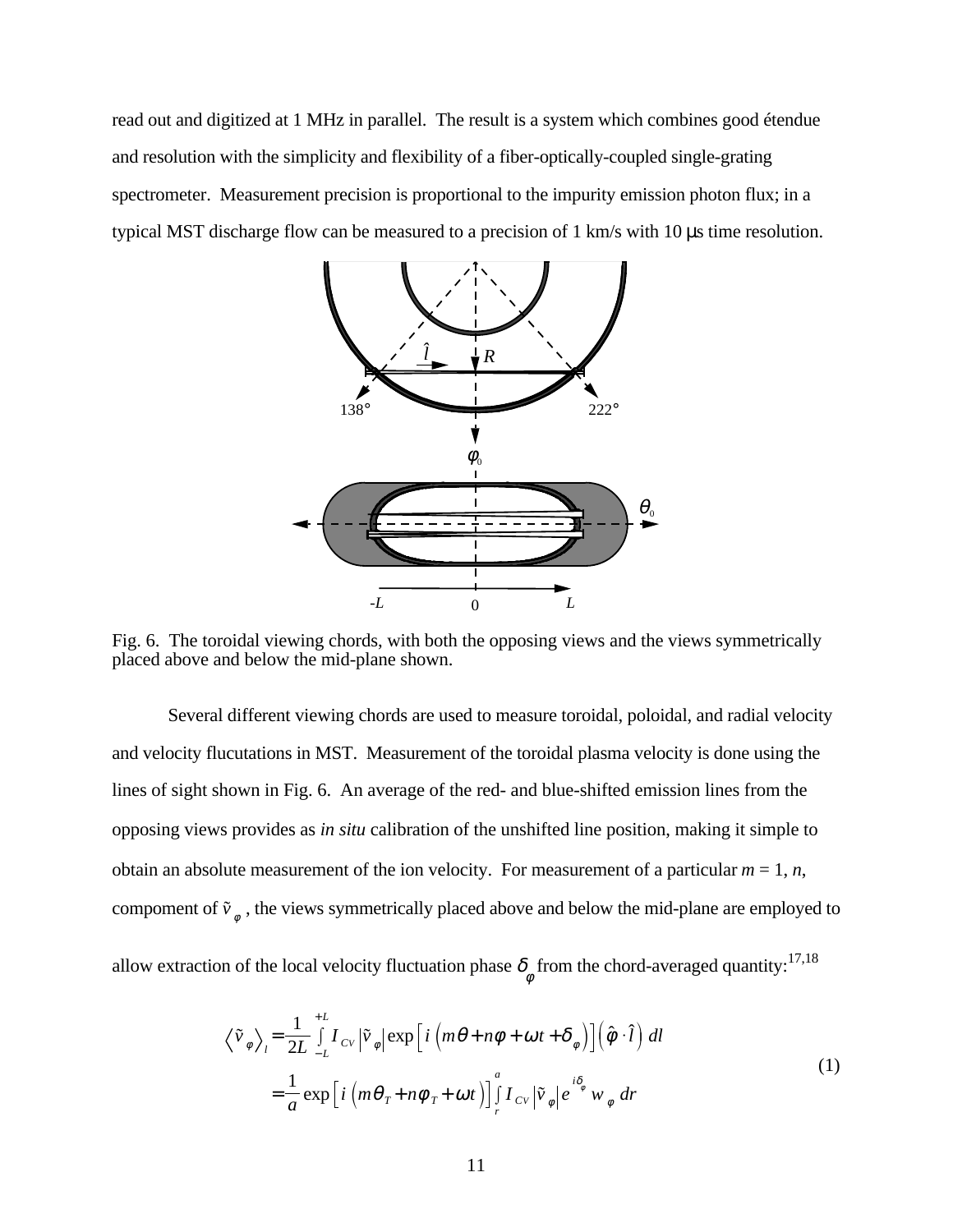where  $I_{CV}$  is the impurity emission profile and  $w_{\phi}$  is the appropriate geometric sensitivity function shown in Fig. 7. The instrument function quantifies the attenuation of the higher *k* modes and illustrates the good sensitivity to the dominant  $m = 1$ ,  $n = 6$  mode in MST. Poloidal ion velocity fluctuations  $\tilde{v}_\rho$  are measured using a boxport which allows collection at a variety of impact parameters. Radial velocity fluctuations  $\tilde{v}_r$  are measured with a poloidal view with an impact parameter of zero. Analysis for the poloidal and radial viewing chords follows the pattern shown in Eq. (1), with a geometric sensitivity function which demonstrates good sensitivity to  $m = 1$ fluctuations of any toroidal mode number *n*.



Fig. 7. The toroidal viewing chords geometric sensitivity functions  $w_{\phi}$  for  $m = 1$ ,  $n = 5-8$ .

The velocity fluctuations measured by the IDS may be expressed as the weighted sum of fluctuations with various wavenumbers,  $\tilde{v} = \sum$  6  $\sum_{n} C_n \tilde{v}_n$ , where  $C_n$  depends on the convolution of the

radial mode structure with the IDS instrument function and the C V emission profile. If we assume that all activity at the resonant wavenumbers in the plasma occurs with a coherent phase relation to the magnetic perturbations we may employ our knowledge of the magnetic perturbations to extract mode information from the velocity fluctuations. The rotation of the low *n* magnetic modes converts their spatial structure in the plasma frame into a temporal variation in the lab frame. This allows the use of  $\tilde{B}_n$  as a set of time dependent basis functions for the spatial Fourier analysis of  $\tilde{v}$ ,

$$
\left\langle \tilde{\nu}\tilde{B}_n \right\rangle = \sum_{n'} C_{n'} \left\langle \tilde{\nu}_n \tilde{B}_n \right\rangle \approx C_n \left\langle \tilde{\nu}_n \tilde{B}_n \right\rangle
$$
 (2)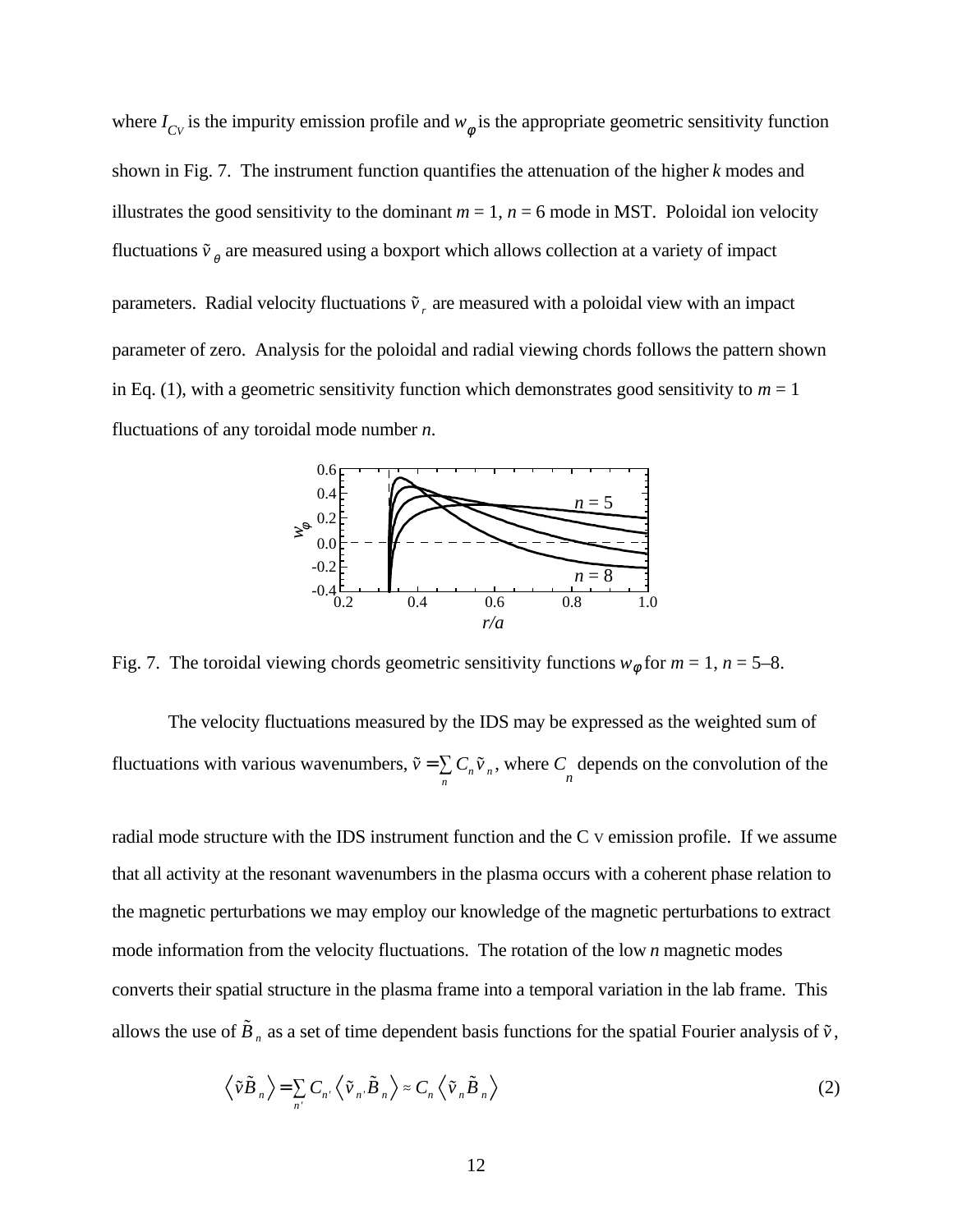By normalizing this product by the velocity and magnetic fluctuation power (i.e., calculating the coherence), we extract information about both  $C_n$  and  $\tilde{v}_n$ .

Since the behavior of the majority ion species (or more specifically, the MHD single-fluid behavior of the plasma) is of greatest interest for our studies, the question naturally arises of how to relate IDS measurements of impurity ion dynamics to such quantities. Since the plasma flow velocity  $\mathbf{v} = (m_i \mathbf{v}_i + m_e \mathbf{v}_e)/(m_i + m_e) \approx \mathbf{v}_i$ , measurement of the ion flow should be sufficient for an MHD description of the plasma. The relationship of the impurity and majority flows has been explored in detail for tokamaks, $19$  but a similar analysis has not been done for the RFP, where magnetic field shear is substantial and the poloidal and toroidal magnetic fields are similar in magnitude. However, since the flow is expected to be dominated by  $\mathbf{E} \times \mathbf{B}$  drifts and the collisional equilibration time between majority and impurity ions is approximately 50 µs, we expect that measurement of impurity flow quantitatively represents the behavior of the majority ions.

## C. Measurement of the MHD dynamo

In summary, our procedure for measuring the MHD dynamo is the following:

- mode resolved measurement of  $\tilde{B}$  with an array of 32 toroidally distributed magnetic pickup coils,
- spectroscopic measurement of  $\tilde{v}$  from toroidal, poloidal, and radial views,
- approximate a flux surface average by an ensemble average over a large number of sawtooth cycles,
- correlate chord-averaged  $\tilde{v}$  with dominant  $\tilde{B}$  modes to resolve the toroidal mode number *n* components of the dynamo product  $\langle \tilde{\mathbf{v}} \times \tilde{\mathbf{B}} \rangle$ .

The measured dynamo products are projected into the core using the known radial dependence of  $\tilde{B}$ , to obtain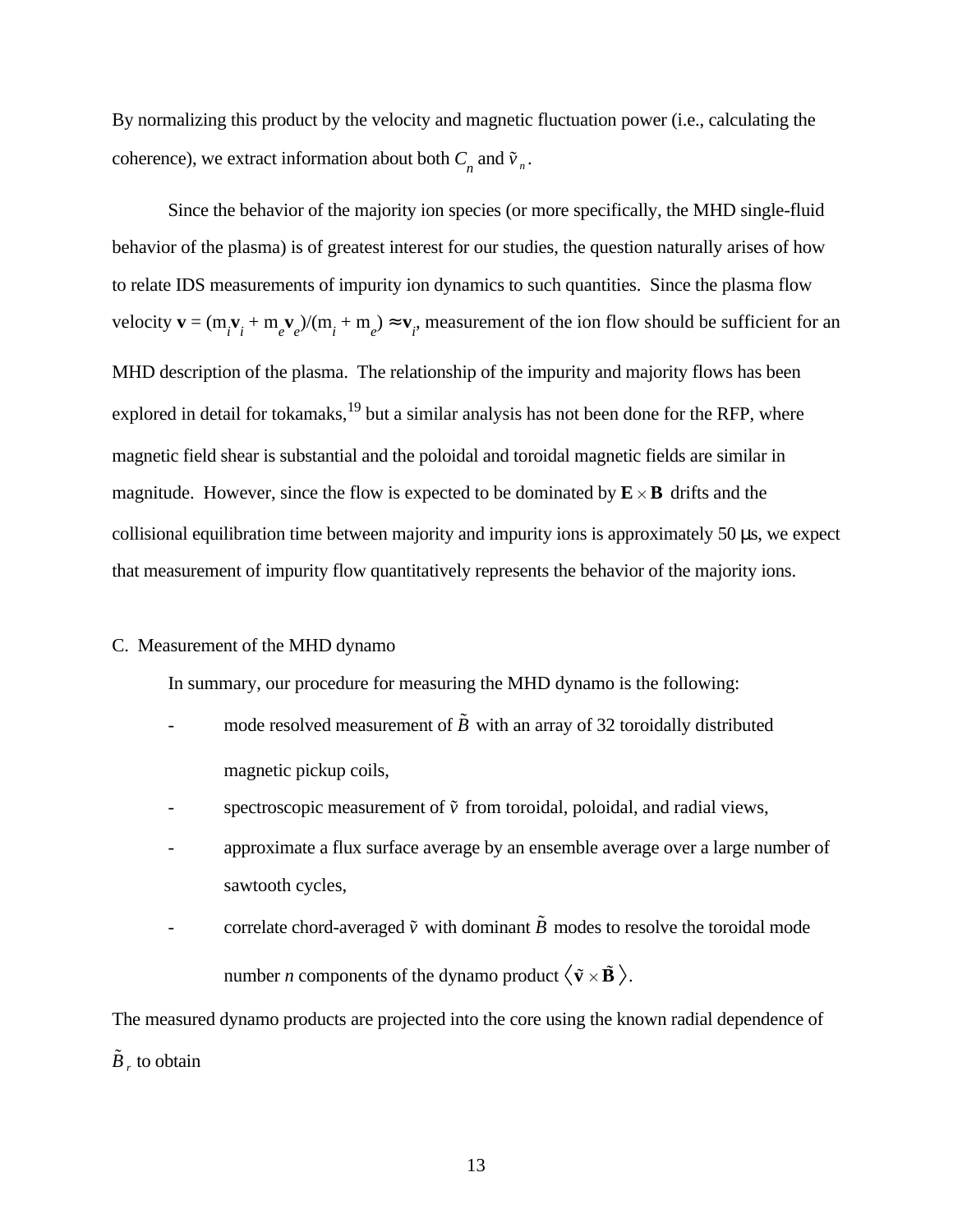$$
\left\langle \tilde{\mathbf{v}} \times \tilde{\mathbf{B}} \right\rangle_{\theta} = \left\langle \tilde{v}_{\phi} \tilde{B}_{r} \right\rangle - \left\langle \tilde{v}_{r} \tilde{B}_{\phi} \right\rangle \tag{3a}
$$

$$
\left\langle \tilde{\mathbf{v}} \times \tilde{\mathbf{B}} \right\rangle_{\phi} = \left\langle \tilde{\mathbf{v}}_{r} \tilde{\mathbf{B}}_{\theta} \right\rangle - \left\langle \tilde{\mathbf{v}}_{\theta} \tilde{\mathbf{B}}_{r} \right\rangle \tag{3b}
$$

The measured dynamo products are compared to estimates of  $\eta J_{\parallel} - E_{\parallel}$  from modeling to determine

if Ohm's law,  $E_{\perp} + \langle \tilde{\mathbf{v}} \times \tilde{\mathbf{B}} \rangle_{\parallel} = \eta J_{\parallel}$ , is balanced.



Fig. 8.  $\tilde{B}^2_{\theta,n}(t)$  ensembled over a sawtooth window. The total magnetic fluctuation power is traced out by the top curve. The light and dark bands indicate the distribution of power among the dominant toroidal modes as indicated by the key.



Fig. 9. Wavelet spectra of the magnetic fluctuation power density of dominant *m* = 1 modes over a sawtooth cycle.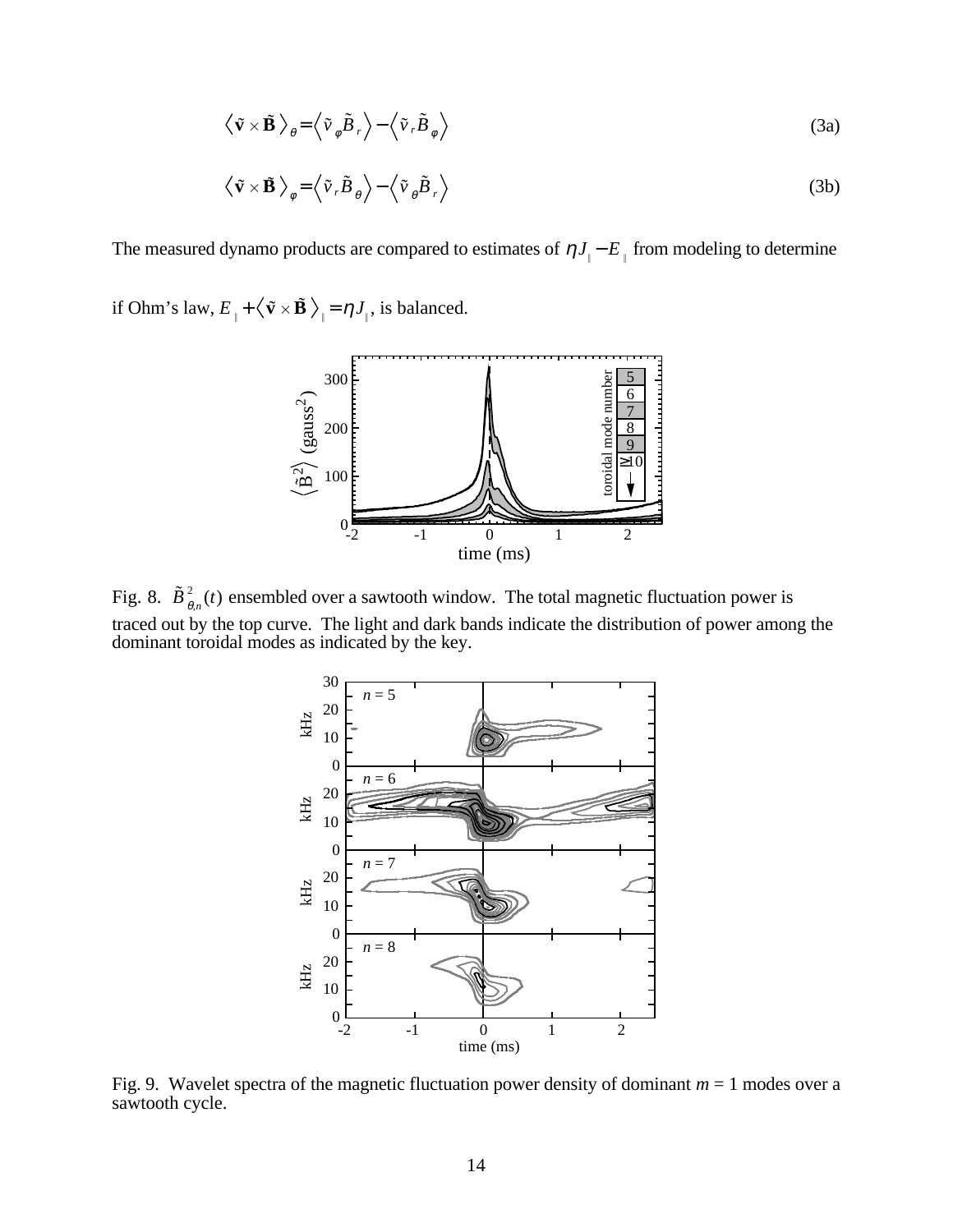As described above in Sec. II, the magnetic fluctuation spectrum in MST is dominated by core resonant, *m* = 1, low *n* resistive tearing modes. The fluctuation power peaks dramatically at the sawtooth crash, as illustrated in Fig. 8 by measurements of mode resolved  $\tilde{B}_{_{\theta}}$  ensembled over

a sawtooth window. The fluctuations are nearly stationary in the plasma frame, but rotate at 8-20 kHz in the lab frame, as illustrated in the wavelet power spectra in Fig. 9. The modes decelerate sharply at the sawtooth crash, accelerating more slowly following the crash.<sup>20</sup> Also at the crash the fluctuation spectrum broadens and the  $n = 5$  mode comes into resonance.



Fig. 10. The rms amplitudes of the poloidal and toroidal velocity fluctuations over a sawtooth cycle.



Fig. 11. Wavelet spectra of the toroidal velocity fluctuation power density over a sawtooth cycle.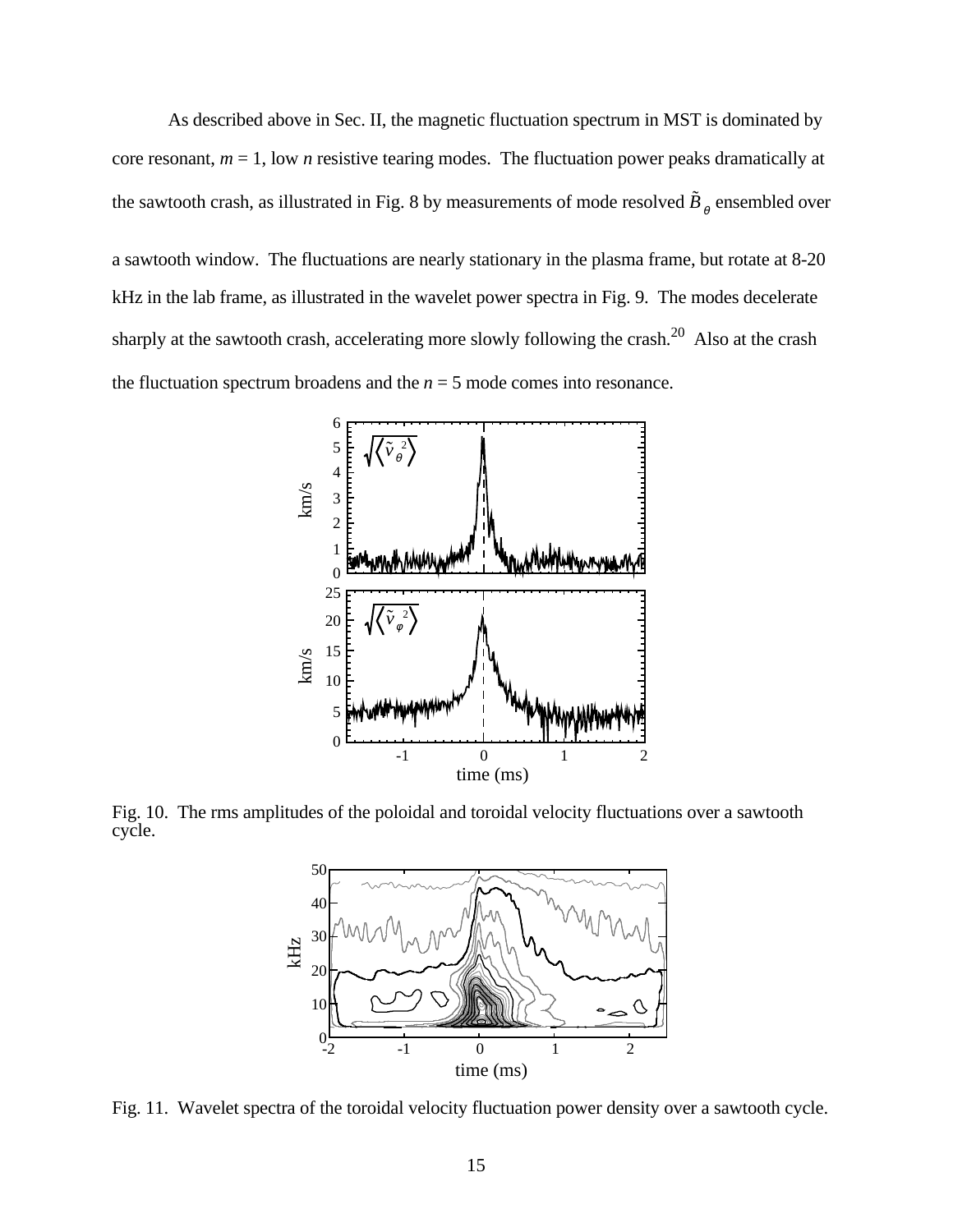

Fig. 12. Two *n* = 6 components of the dynamo, both of which suppress parallel current in the core of MST. Note the dramatic peaking of the MHD dynamo at the sawtooth crash.

As measured by the IDS, the velocity fluctuation power spectrum is not only attenuated by the instrument function as described above, but also contains noise power due to photon counting statistics and the sudden change in plasma flow that occurs at a sawtooth crash. The photon noise is white, i.e., it has a flat power spectrum that is quantified and subtracted off. The power from the secular evolution of the plasma flow peaks at low frequency with a high frequency tail due to rapid changes at the sawtooth crash. This tail is fit by an exponential decay and also subtracted from the power spectra. The results are plotted in Fig. 10, the rms velocity fluctuation amplitude over a sawtooth window, and Fig. 11, the wavelet spectra of total fluctuation power. As with the magnetic fluctuations, the fluctuation power dramatically peaks at the sawtooth crash, and the fluctuation frequency downshifts as the plasma decelerates. As might be expected from the behavior of the magnetic and velocity fluctuations individually, the MHD dynamo product  $\langle \tilde{\mathbf{v}} \times \tilde{\mathbf{B}} \rangle$ , is large at the sawtooth crash and small otherwise. Fig. 12 shows two components of the dynamo, both of which suppress parallel current in the core of MST. The velocity and magnetic fluctuations reach peak coherence at the sawtooth crash and are nearly in phase, maximizing the dynamo product. The dominant uncertainty in the measured dynamo field is not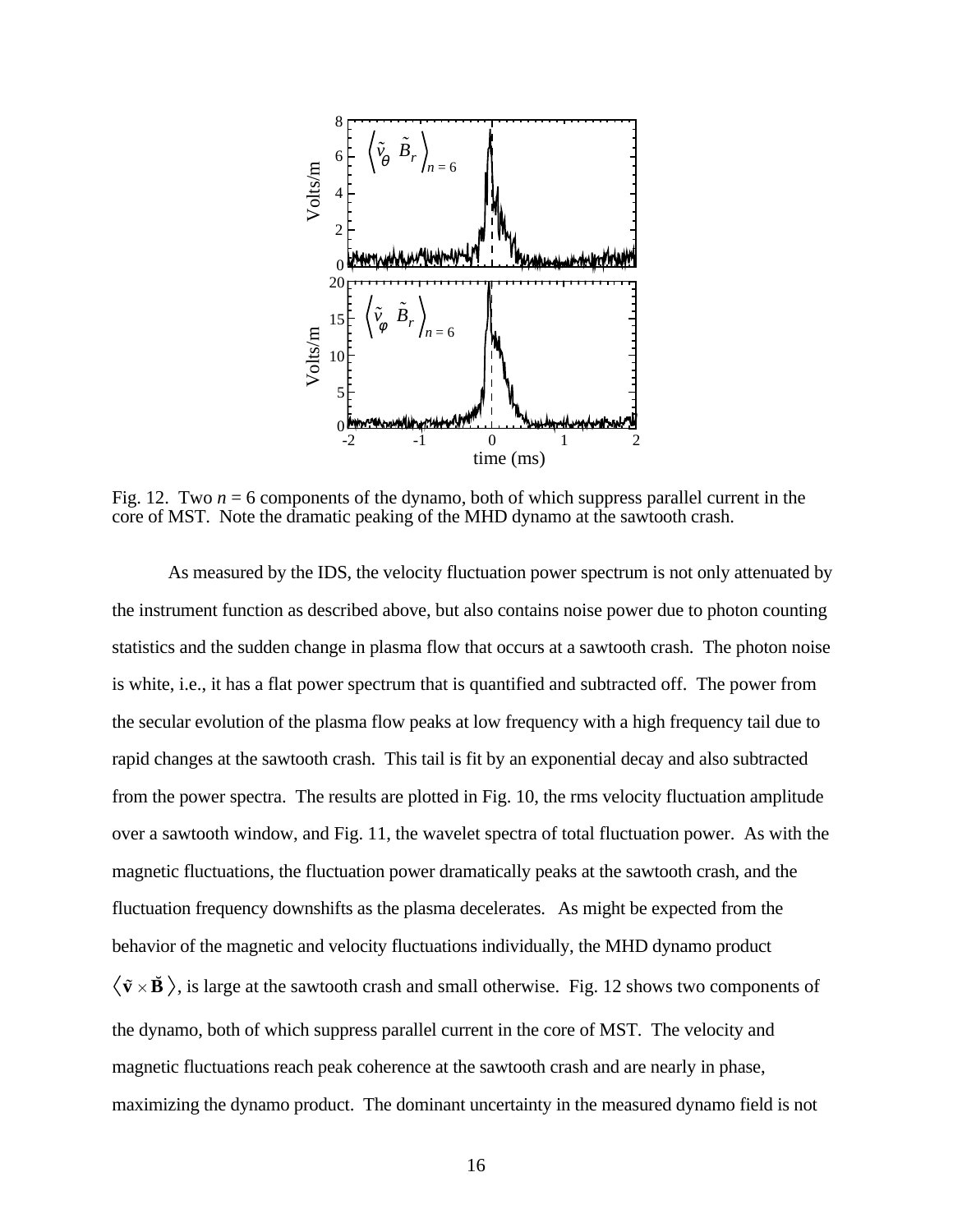statistical, but instead is the systematic uncertainties in the estimate of the chordal attenuation of  $\tilde{v}$ and the extrapolation of edge  $\tilde{B}$  to fluctuation amplitude in the core. The exact size of this uncertainty is difficult to calculate without prior knowledge of the fluctuation eigenfunctions, but we estimate it to be in the range of 30-50%.

Surprisingly, the measured radial velocity fluctuations do not appear to play a role in the MHD dynamo in the core of MST. The radial velocity fluctuation power is smaller, but roughly comparable to that in the toroidal and poloidal components, yet the coherence of  $\tilde{v}$ <sub>r</sub> with the dominant  $m = 1$  magnetic fluctuations barely exceeds the coherence baseline. Thus the contribution of  $\langle \tilde{v}, \tilde{B}_\theta \rangle$  and  $\langle \tilde{v}, \tilde{B}_\phi \rangle$  to the measured dynamo fields is negligible compared to the

$$
\langle \tilde{v}_{\phi} \tilde{B}_r \rangle
$$
 and  $\langle \tilde{v}_{\theta} \tilde{B}_r \rangle$  terms contained in Eqs. (3a) and (3b). This result seems to indicate that

dynamo field generation by a large-scale  $m = 1$  circulating flow pattern is not likely. There are at least two other possibilities. First, the radial viewing chord, while it has good geometric sensitivity to a large-scale  $m = 1$  velocity fluctuation, has no sensitivity to an  $m = 0$  flow fluctuation. There is good evidence that a substantial  $m = 0$ ,  $n = 1$  magnetic perturbation, resonant on the  $q = 0$  surface, exists in MST.<sup>21</sup> This mode may be an important component of the MHD dynamo.<sup>22</sup> Second, the  $m = 1$  flow fluctuation may have finer scale structure than suggested by 3dimensional resistive MHD simulation. In particular, if the *m* = 1 radial flow fluctuations important in the MHD dynamo reverse sign when crossing a rational surface (such as the  $q = 1/6$ ) surface in the core of MST), then the IDS radial viewing chord would average such fluctuations to zero. However, the puzzle remains as to why the measured  $\tilde{v}_r$ , which are not insignificant, are not correlated with  $\tilde{B}$ .

There is additional evidence that the velocity fluctuation eigenfunctions may be somewhat localized to the rational surfaces, with widths similar to the island widths (Fig. 3). This is in contrast to magnetic fluctuation eigenfunctions, which both simulation and experiment confirm are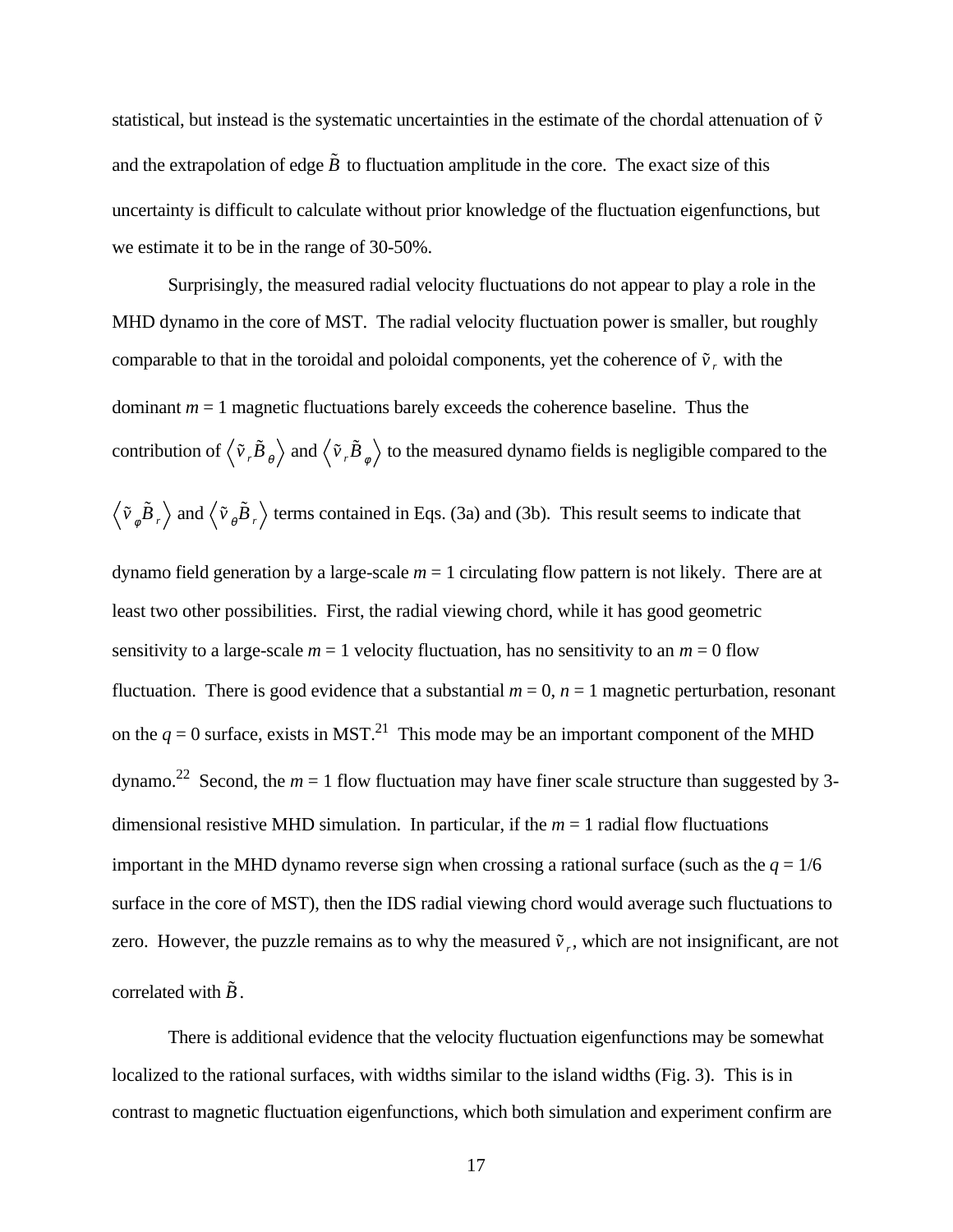global, with substantial amplitude across the minor radius.<sup>18</sup> Evidence for the localization of the velocity fluctuations comes from the poloidal viewing chord measurements of the dynamo product. These measurements have been taken at several *r/a* impact parameters. At a specific impact parameter intersecting a  $q = 1/n$  resonant surface, the measured  $\tilde{v}_\rho$  fluctuations exhibit significant coherence predominantly with the  $m = 1$  magnetic fluctuations resonant at that surface. Thus the mode-resolved  $\langle \tilde{v}_\theta \tilde{B}_r \rangle$ <sub>n</sub> peaks at the location of the resonant surface in the plasma. Dividing the

mode-resolved dynamo product by the  $\tilde{B}$  of that mode gives an estimate of the mode-resolved velocity fluctuation amplitude, plotted versus impact parameter in Fig. 13. This plot suggests that the velocity fluctuation eigenfunction for a particular *n*-mode peaks near the 1/*n* resonant surface.



Fig. 13. Amplitude contours of mode-resolved  $\left(\sqrt{\tilde{v}_{\theta}^2}\right)$  $\mathcal{L}$  $\int_{n}$ , estimated by dividing the mode-resolved dynamo product  $\left<\tilde v_{\theta}\tilde B\right>_n$  by  $\tilde B$  for that mode, measured at various poloidal viewing chord impact parameters. The velocity fluctuation amplitude for a particular *n*-mode peaks approximately at the impact parameter where that mode is expected to be resonant (estimated from the *q*-profile), indicating that the velocity fluctuation eigenfunction for a particular *n*-mode peaks near the 1/*n* resonant surface in the plasma.

Since it appears that radial velocity fluctuations do not play a major role in the MHD dynamo product in the core of MST, comparison to Ohm's law reduces to comparison of the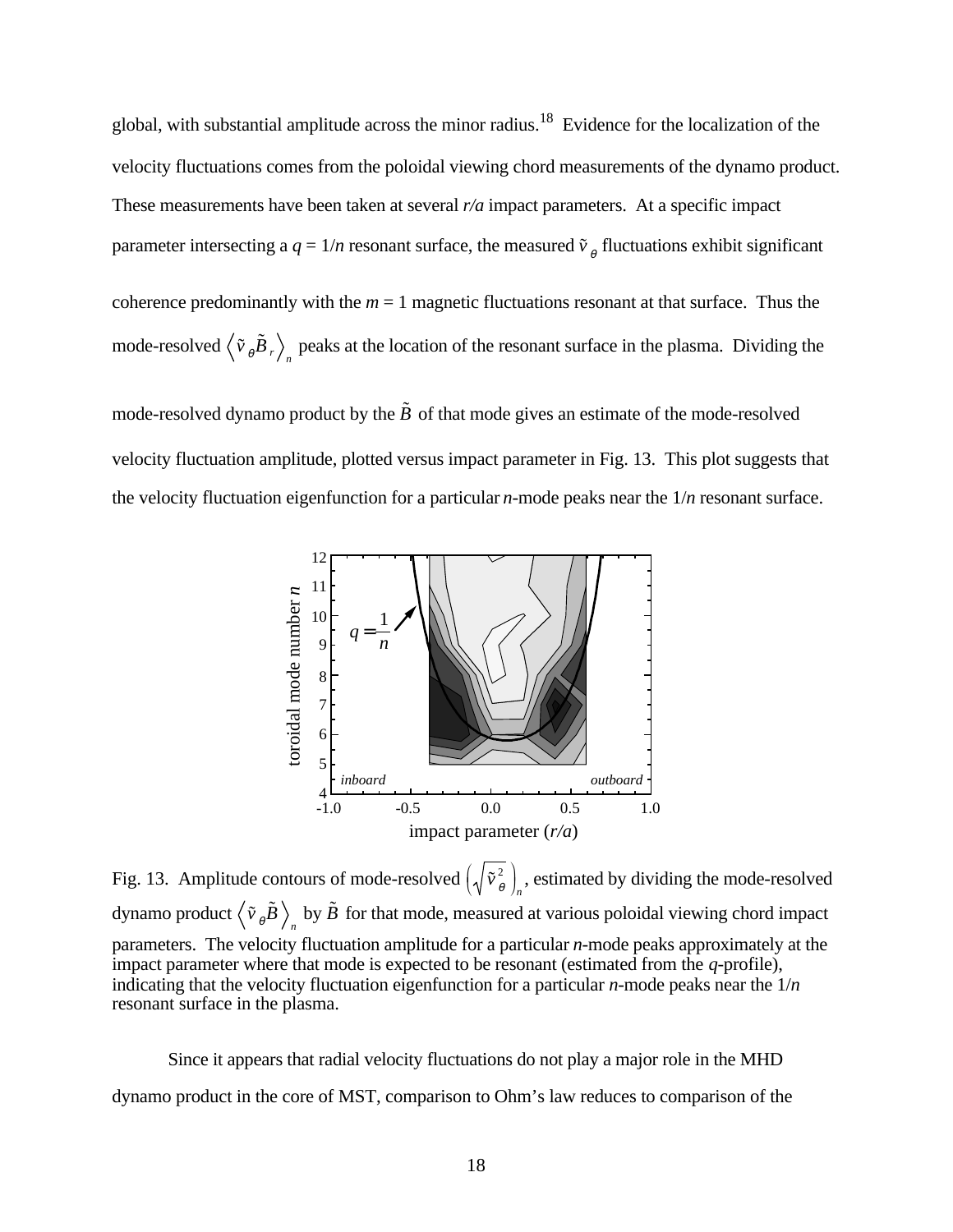toroidal and poloidal components of  $\eta J_{\parallel}-E_{\parallel}$  to  $\langle \tilde{v}_{\theta} \tilde{B}_r \rangle$  and  $\langle \tilde{v}_{\phi} \tilde{B}_r \rangle$ , respectively. Modeling of

a parallel Ohm's law as a function of minor radius in MST is complicated by two factors. First, there is limited experimental measurement of the actual current density profile in MST, so it has been estimated from equilibrium modeling of edge and global measurements. Second, during the sawtooth crash, rapid relaxation of the current profile induces a transient electric field of tens of V/m which greatly exceeds both the externally applied field and the electric field necessary to drive current in the plasma. Thus, during the crash, the dynamo term implied by this modeling must act to suppress parallel current in the core with a field of 20-40 V/m and drive current in the edge with a field of 5-15 V/m (Fig. 14). During the rest of the sawtooth cycle, the inductance of the plasma opposes the resistive decay of the equilibrium, thus Ohm's law is approximately balanced without a contribution from the RFP dynamo (Fig. 14). Comparison to the actual measured dynamo products at the sawtooth crash is shown in Fig. 15, where the toroidal and poloidal components of Fig. 14 have been separately plotted. Agreement is relatively good, implying that in MST the simple parallel Ohm's law  $E_{\perp} + \langle \tilde{v} \times \tilde{B} \rangle_{\parallel} = \eta J_{\parallel}$ , is approximately balanced by the MHD dynamo.

Of course, this initial measurement has limited spatial localization and there are large uncertainties arising from extrapolation of the amplitude of the dynamo product into the core, so much refinement is still needed.



Fig. 14. From Ohm's law modeling, the electric field  $\eta J_{\parallel} - E_{\parallel}$  that must be supplied by the RFP dynamo during (heavy line) and away (light line) from the sawtooth crash. "Anti-dynamo" refers to suppression of  $J_{\perp}$  in the core, and "dynamo" refers to driving of  $J_{\perp}$  in the edge.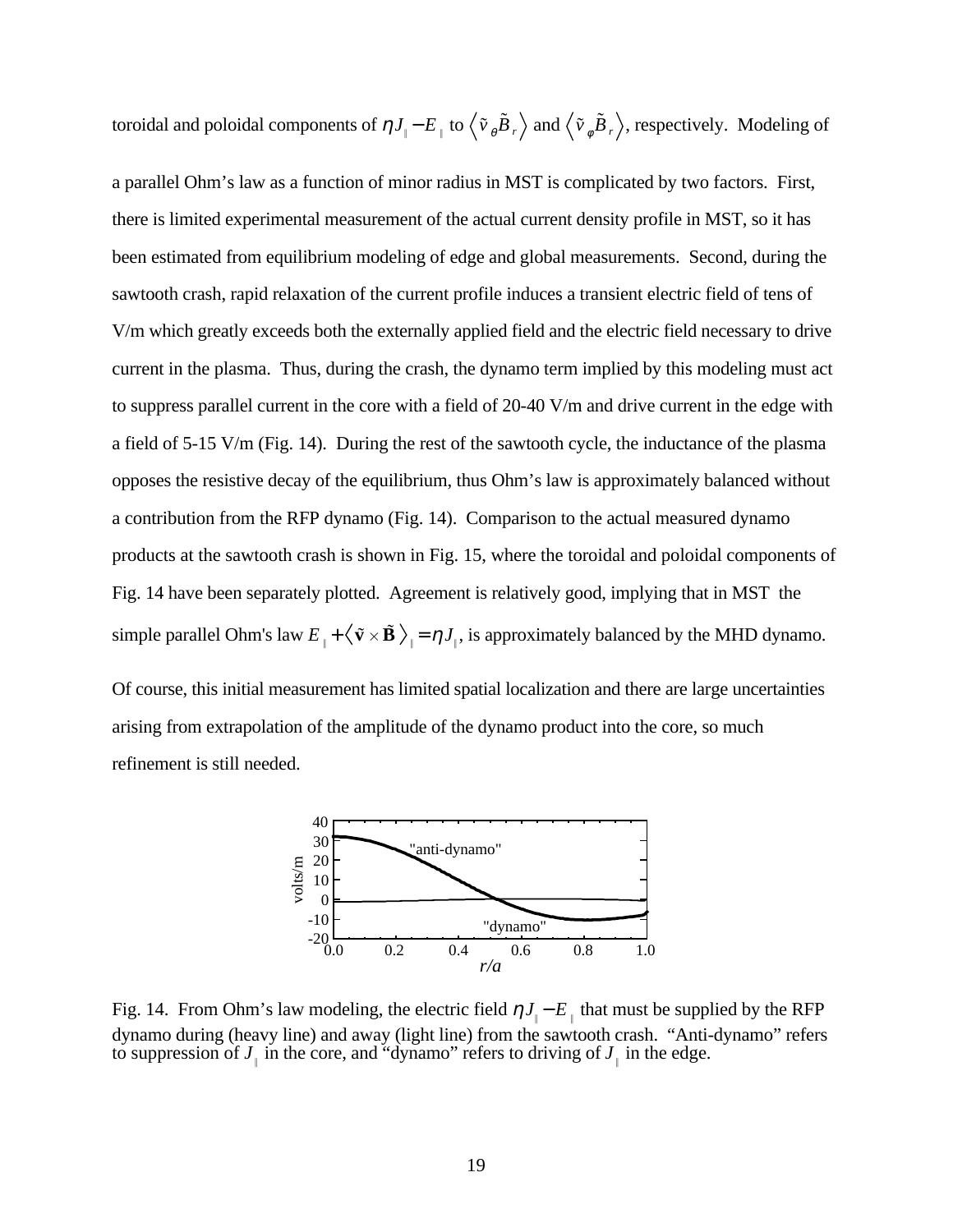

Fig. 15. The a) poloidal and b) toroidal components of  $\eta J_{\parallel} - E_{\parallel}$  estimated from modeling, compared to two experimental measurements of the MHD dynamo at the sawtooth crash. The uncertainties in  $\eta J_{\parallel} - E_{\parallel}$  are represented by error bars; the uncertainties in spatial localization and amplitude of the dynamo measurements are represented by the heavy oval datapoints.

### D. Edge measurement of the MHD dynamo

Further evidence for the important role of the MHD dynamo in balancing Ohm's law in MST is supplied by a novel optical probe capable of providing spatially resolved velocity fluctuation measurements in the edge of MST. Since this probe is described in detail elsewhere,<sup>23</sup> only a brief overview will be given here. As with the IDS measurements of the core plasma, the principle is again Doppler spectroscopy, but of the bright He II 468.6 nm emission line in the edge of MST. Optical radiation is collected by two fused silica fiber optic bundles with perpendicular viewlines. Spatial resolution of about 5 cm is achieved by terminating each view with an optical dump. The collected light is transported by the fiber bundles to the IDS. Two components of the velocity are measured simultaneously—the radial along the insertion of the probe and a perpendicular component which can be varied by simply rotating the probe by 90°. The accuracy of the velocity measurements is better than 1 km/s. The probe is armored by a boron nitride enclosure and has been inserted to  $r/a = 0.8$  in the edge of MST.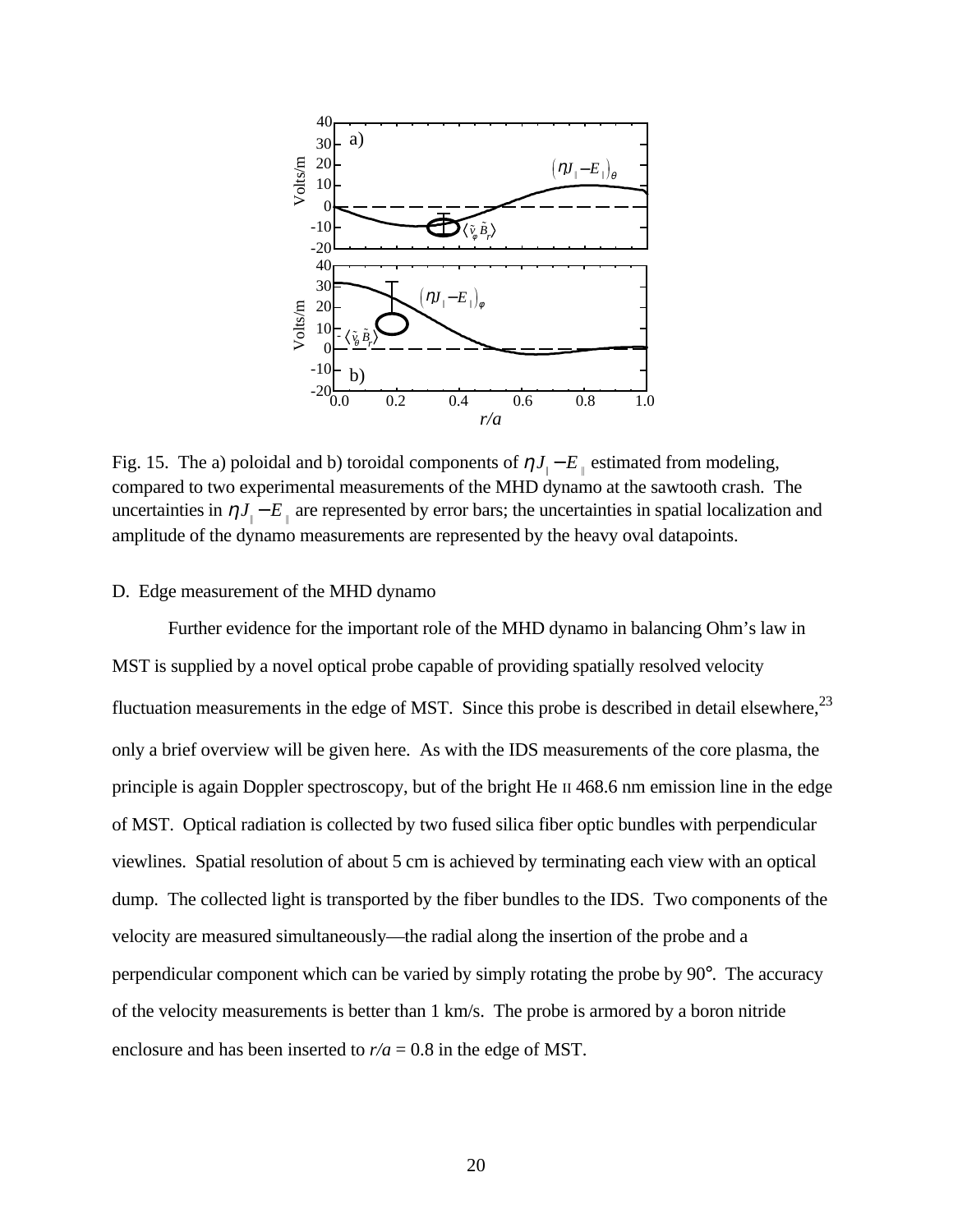

Fig. 16. Comparison of the ensemble averaged MHD dynamo product measured with the optical probe at  $r/a = 0.9$  to parallel Ohm's law during the sawtooth crash.

Comparison of the MHD dynamo product measured at  $r/a = 0.9$  to parallel Ohm's law is shown in Fig. 16. The agreement is striking, and confirms earlier measurements with a complex Langmuir probe.<sup>7</sup> However, the same measurement made deeper into the plasma, around the  $q =$ 0 surface at  $r/a \approx 0.80$ , do not exhibit the same agreement with simple Ohm's law modeling. The cause of this disagreement is currently unknown; it may be an instrumental artifact resulting from perturbation of the plasma as the probe is inserted more deeply, or it may be that terms other than  $\langle \tilde{\mathbf{v}} \times \tilde{\mathbf{B}} \rangle$  are required to balance Ohm's law.

# IV. UNDERSTANDING AND CONTROLLING THE DYNAMO

In MST, the MHD dynamo appears to be the primary mechanism by which the RFP magnetic field configuration is maintained against resistive decay. The dynamo term,  $\langle \tilde{\mathbf{v}} \times \tilde{\mathbf{B}} \rangle$ , is large during the sawtooth crash and overcomes the transient inductive electric field to suppress parallel current in the core and drive parallel current in the edge. Specifically, we have measured the plasma flow velocity fluctuations  $\tilde{\mathbf{v}}$  with a fast, high-resolution spectrometer, the magnetic field fluctuations  $\tilde{\bf B}$  with an edge coil array, and correlated the two quantities to show that  $\big<\tilde{\bf v}\times\tilde{\bf B}\,\big>_{\scriptscriptstyle \Vert}$ approximately balances parallel Ohm's law,  $E_{\perp} + \langle \tilde{v} \times \tilde{B} \rangle_{\parallel} = \eta J_{\parallel}$ . Contributions to the dynamo product appear to be dominated by the  $\langle \tilde{v}_{\theta} \tilde{B}_r \rangle$  and  $\langle \tilde{v}_{\phi} \tilde{B}_r \rangle$  components; the measured radial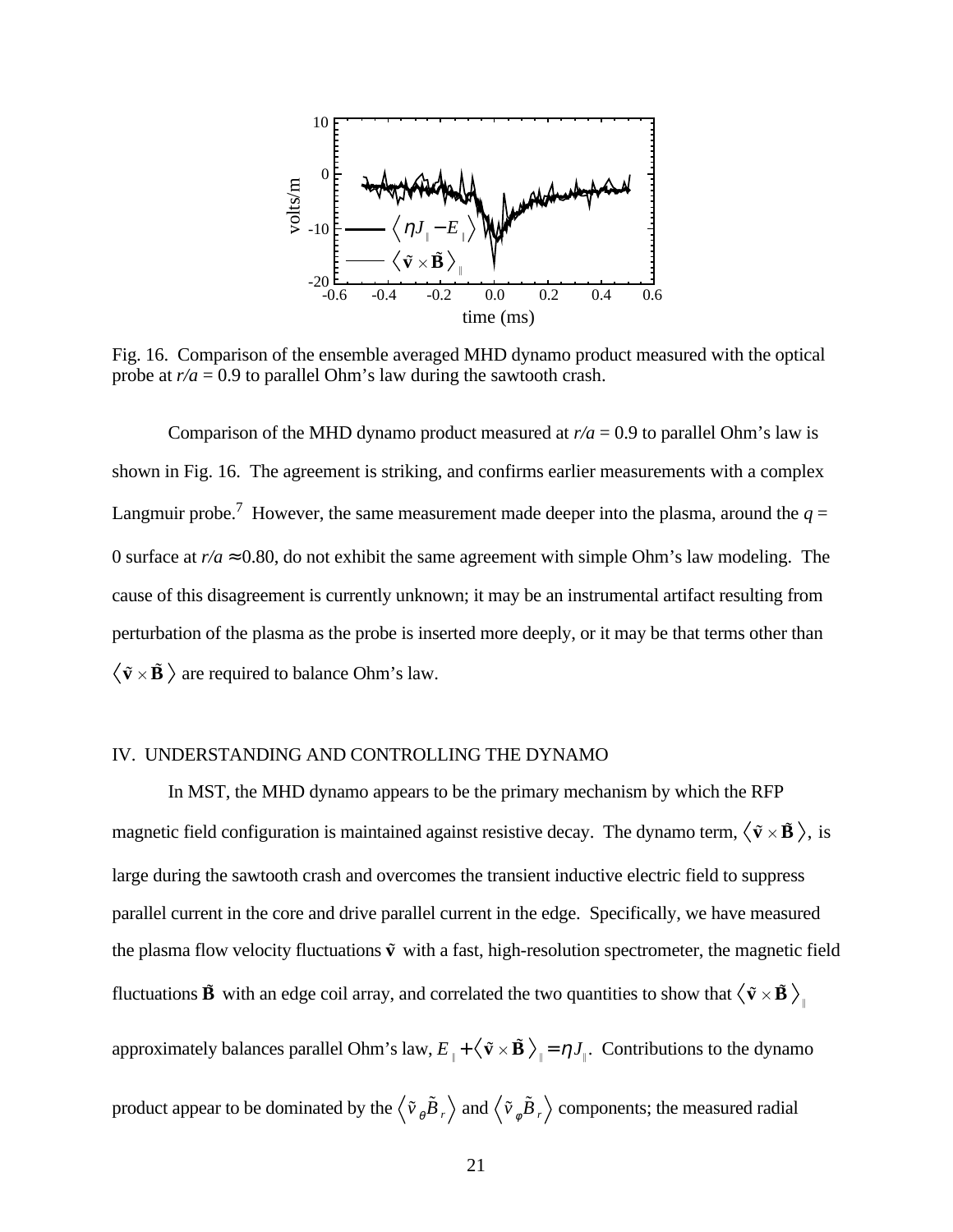velocity fluctuations are not coherent with the dominant  $m = 1$  magnetic fluctuations. In addition, the velocity fluctuation eigenfunctions appear to be more localized to the rational surfaces than the magnetic fluctuation eigenfunctions, which have significant amplitude across the entire minor radius.

Thus, we have made significant progress in understanding the fluctuations in MST that relax the plasma to a minimum energy state while conserving magnetic helicity. But, these same fluctuations cause substantial particle and energy transport in the RFP.<sup>24,25</sup> Quoting Sykes and Wesson from their paper on the original RFP simulation: "It appears therefore that a reverse field configuration can be maintained indefinitely, the key question then being whether the loss of confinement arising from the level of instability required to maintain the reversal is acceptable or not."<sup>5</sup> The answer to this question appears to be negative, since all standard RFP's exhibit poorer confinement than competing concepts such as the tokamak. Therefore, a key to the future of the RFP as a magnetic confinement fusion reactor will be controlling or even eliminating the fluctuations that drive the dynamo. Progress towards this goal has been made in transient experiments in which the emf normally supplied by the dynamo is externally applied, $^{26}$  and plans have been made to extend this to steady-state current drive techniques. A rich area of future application of the measurement techniques described in this paper will be to examine the response of RFP plasma fluctuations to such current profile control. Also now being applied to the RFP are charge-exchange recombination spectroscopy  $27$  and Rutherford scattering  $28$  of a diagnostic neutral beam to measure the detailed structure and character of the flow fluctuation patterns. These experimental techniques will overcome the lack of spatial localization that limits the present measurements. The knowledge thus gained will have input not only to fusion research, but to many questions of basic plasma physics.

### ACKNOWLEDGEMENT

We gratefully acknowledge the contribution of many members of the MST Group to the success of this study. This work was supported by the U. S. Department of Energy.

22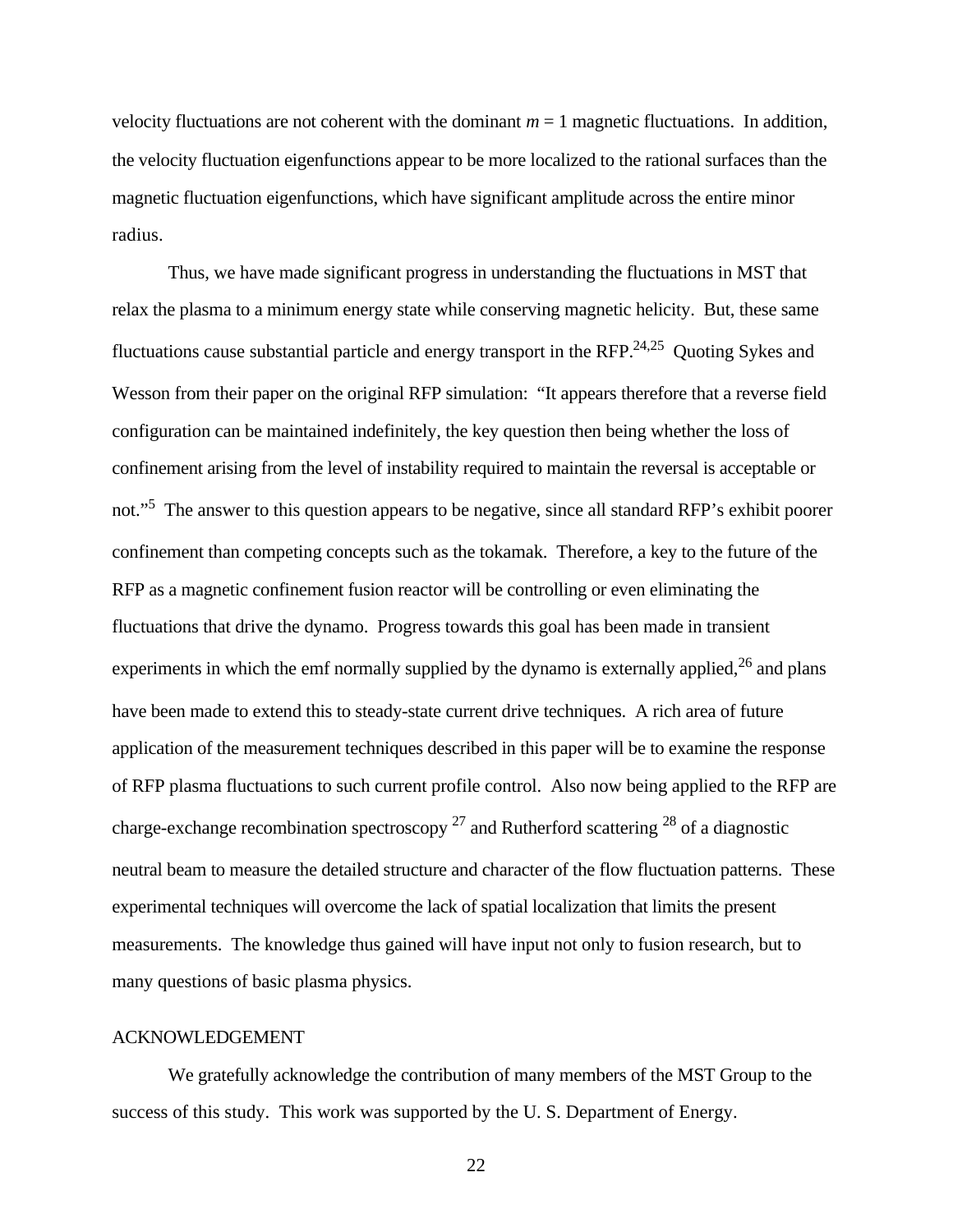### **REFERENCES**

1R. N. Dexter, D. W. Kerst, T. W. Lovell, S. C. Prager, and J. C. Sprott, Fusion Technol. **19**, 131 (1991).

2J. B. Taylor, Phys. Rev. Lett. **33**, 1139 (1974); Rev. Mod. Phys. **58**, 741 (1986).

3H. Ji, S. C. Prager, and J. S. Sarff, Phys. Rev. Lett. **74**, 2945 (1995).

4D. C. Robinson and R. E. King, Proceedings of the Third International Conference on Plasma Physics and Controlled Nuclear Fusion Research, Novosibirsk, 1968, (IAEA, Vienna, 1969), Vol. I, p. 263.

5A. Sykes and J. A. Wesson, Proceedings of the Eighth European Conference on Controlled Fusion and Plasma Physics, Prague, 1977, (Czechoslovak Academy of Sciences, Prague, 1977), Vol. I, p. 80.

6S. Ortolani and D. D. Schnack, *Magnetohydrodynamics of Plasma Relaxation* (World Scientific, Singapore, 1993).

7H. Ji, S. C. Prager, A. F. Almagri, J. S. Sarff, Y. Yagi, Y. Hirano, K. Hattori, and H. Toyama, Phys. Plasmas **3**, 1935 (1996).

8A. Jacobson and R. Moses, Phys. Rev. Lett. **52**, 2041 (1984).

9G. Giruzzi and E. Martines, Phys. Plasmas **1**, 2653 (1994); E. Martines and F. Vallone, Phys. Rev. E **56**, 957 (1997).

10P. W. Terry and P. H. Diamond, Phys. Fluids B **2**, 1128 (1990).

11M. R. Stoneking, Ph.D. thesis, University of Wisconsin–Madison, 1993.

12F. Krause and K.-H. Rädler, *Mean-Field Magnetohydrodynamics and Dynamo Theory* (Pergamon Press, 1980); H. K. Moffatt, *Magnetic Field Generation in Electrically Conducting Fluids* (Cambridge University Press, 1978).

13S. Hokin, A. Almagri, S. Assadi, *et al.*, Phys. Fluids B **3**, 2241 (1991).

14J. A. Beckstead, Ph.D. thesis, University of Wisconsin–Madison, 1990.

15D. J. Den Hartog and R. J. Fonck, Rev. Sci. Instrum. **65**, 3238 (1994).

16J. T. Chapman and D. J. Den Hartog, Rev. Sci. Instrum. **68**, 285 (1997).

17D. J. Den Hartog, A. F. Almagri, J. T. Chapman, G. Fiksel, C. C. Hegna, and S. C. Prager, Fizika Plazmy **24**, 169 (1998) [Plasma Phys. Reports **24**, 148 (1998)].

18J. T. Chapman, Ph.D. thesis, University of Wisconsin–Madison, 1998.

19Y. B. Kim, P. H. Diamond, and R. J. Groebner, Phys. Fluids B **3**, 2050 (1991).